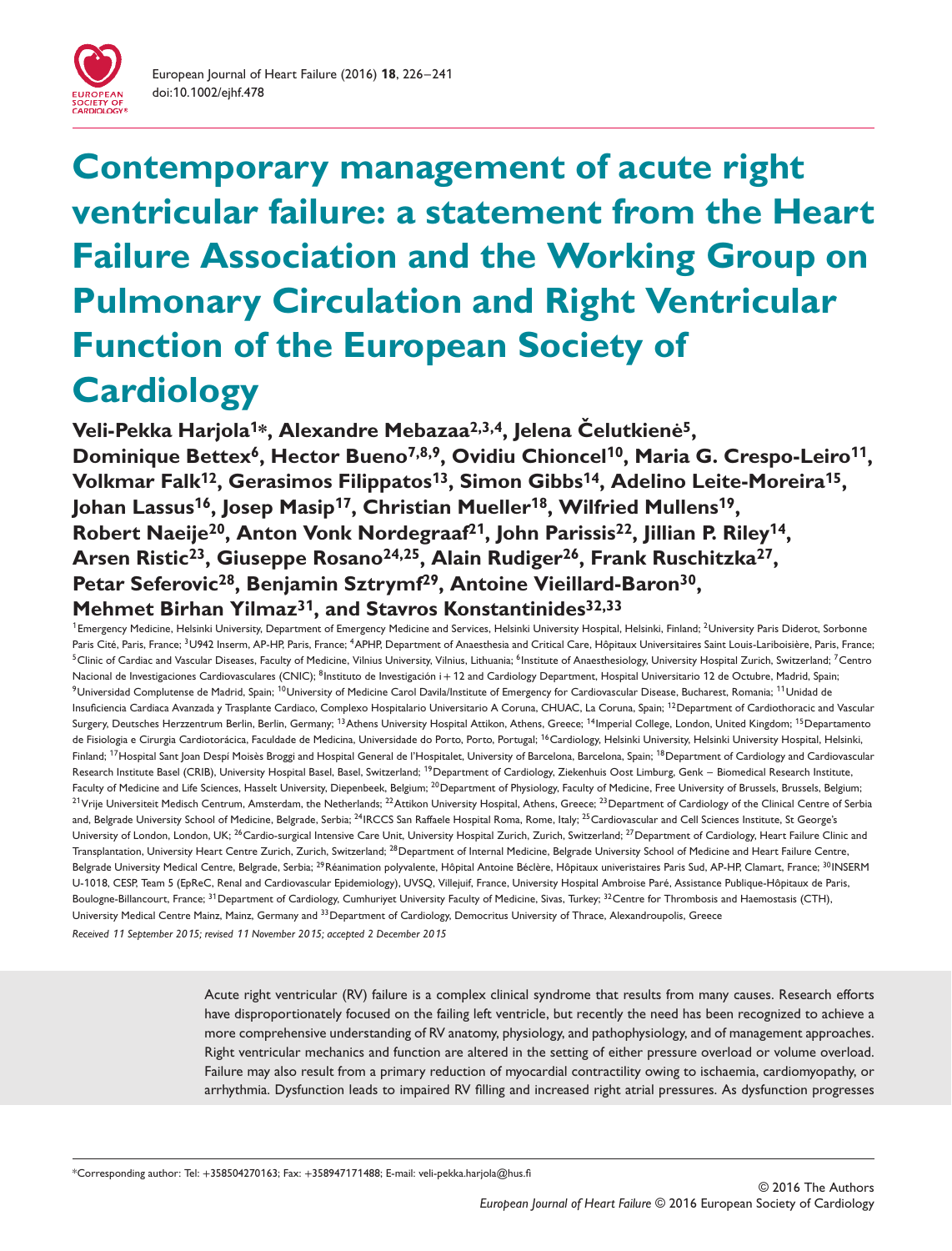to overt RV failure, the RV chamber becomes more spherical and tricuspid regurgitation is aggravated, a cascade leading to increasing venous congestion. Ventricular interdependence results in impaired left ventricular filling, a decrease in left ventricular stroke volume, and ultimately low cardiac output and cardiogenic shock. Identification and treatment of the underlying cause of RV failure, such as acute pulmonary embolism, acute respiratory distress syndrome, acute decompensation of chronic pulmonary hypertension, RV infarction, or arrhythmia, is the primary management strategy. Judicious fluid management, use of inotropes and vasopressors, assist devices, and a strategy focusing on RV protection for mechanical ventilation if required all play a role in the clinical care of these patients. Future research should aim to address the remaining areas of uncertainty which result from the complexity of RV haemodynamics and lack of conclusive evidence regarding RV-specific treatment approaches.

**Keywords** Right ventricular dysfunction • Right ventricular function • Heart failure • Intensive care • Cardiogenic shock

............................................................. ............................................................

# **Introduction**

Acute right ventricular (RV) failure can be defined as a rapidly progressive syndrome with systemic congestion resulting from impaired RV filling and/or reduced RV flow output. Most often it is associated with increased RV afterload or preload and consequent RV chamber dilatation and tricuspid regurgitation (*Figure* 1).<sup>1</sup>*,*<sup>2</sup> The prevalence of acute RV failure is difficult to estimate, but its predominant causes [i.e. left-sided heart failure, acute pulmonary embolism (PE), acute myocardial ischaemia] are common. $3-5$  It is observed in 3–9% of acute heart failure admissions, and the in-hospital mortality of patients with acute RV failure ranges from 5 to  $17\%$ .  $6 - 10$ 

Research efforts have disproportionately focused on the failing left ventricle, but recently more attention has been placed on understanding RV anatomy, physiology, dysfunction, and management.<sup>11</sup> Right ventricular failure is a heterogeneous syndrome, and its varied aetiologies require individualized treatment. Recognizing the numerous aspects of RV failure, the Heart Failure Association (HFA) and the Working Group on Pulmonary Circulation and Right Ventricular Function of the European Society of Cardiology (ESC) convened a multidisciplinary group of experts to discuss state-of-the-art principles pertaining to RV failure and its aetiology, clinical presentation, assessment, treatment, and areas where focused research is needed. This paper summarizes the dialogue and suggests priorities for research in this field.

# **Pathophysiology**

# **Anatomy and mechanics of right ventricular function**

The thin-walled right ventricle pumps the entire systemic venous return into the pulmonary circulation for gas exchange. Right ventricular function integrates preload, afterload, contractility, pericardial constraint, interaction with the left ventricle, and cardiac rhythm.<sup>12-14</sup> Venous return depends on the pressure gradient between the peripheral vasculature where the mean systemic filling pressure (although not well characterized in humans) is approximately 7–10 mmHg, and the right atrial (or central venous) pressure, which is usually 0 mmHg at rest.<sup>15</sup> In contrast to the left ventricle, twisting and rotational movements do not contribute significantly to RV contraction. Instead, the most important mechanisms are the bellows-like inward movement of the free wall, the contraction of the longitudinal fibres drawing the tricuspid annulus toward the apex, and the traction on the free wall as a result of left ventricular contraction. The contraction of the right ventricle is sequential, starting with the trabeculated myocardium and ending with the contraction of the infundibulum  $(25-50 \text{ ms}$  delay).<sup>16</sup> Because RV afterload is very low under normal conditions, blood flows from the RV into the pulmonary circulation both during systole and during the early part of diastole, leading to the absence of isovolumetric relaxation.<sup>15</sup>

# **Aetiology and pathogenesis of right ventricular failure**

Right ventricular mechanics and function are altered in the setting of either pressure overload or volume overload (*Figure* 1, *Table* 1). Failure may also result from a primary reduction of myocardial contractility owing to ischaemia, cardiomyopathy, or arrhythmia.

The right ventricle is not built to handle large or rapid increases in pulmonary artery pressure. However, it possesses, like the left ventricle, the capacity to adapt its systolic function to preserve ventriculo-arterial coupling. During the acute response, the right ventricle uses a homeometric or systolic functional adaptation (Anrep's law of the heart) within minutes of a rise in pulmonary artery pressure; chronically it implements a heterometric or dimensional adaptation (Starling's law of the heart) to preserve flow output. Insufficient systolic functional adaptation will limit cardiac output and ultimately result in systemic hypotension and cardiogenic shock; dilatation with eventual diastolic dysfunction causes systemic congestion.

Dyssynchrony, or inhomogeneous regional contraction, occurs early in the adaptation of the right ventricle to increased systolic function demands. Asynchrony, or delayed RV systole (i.e. the right ventricle is still ejecting blood while the left ventricle is already filling), appears when the right ventricle dilates and the septum shifts. At this stage, the left ventricle becomes underfilled, with resultant hypotension and altered systolic ventricular interactions.

Systolic or diastolic ventricular interdependence relates to the concept that the functioning of the left ventricle affects the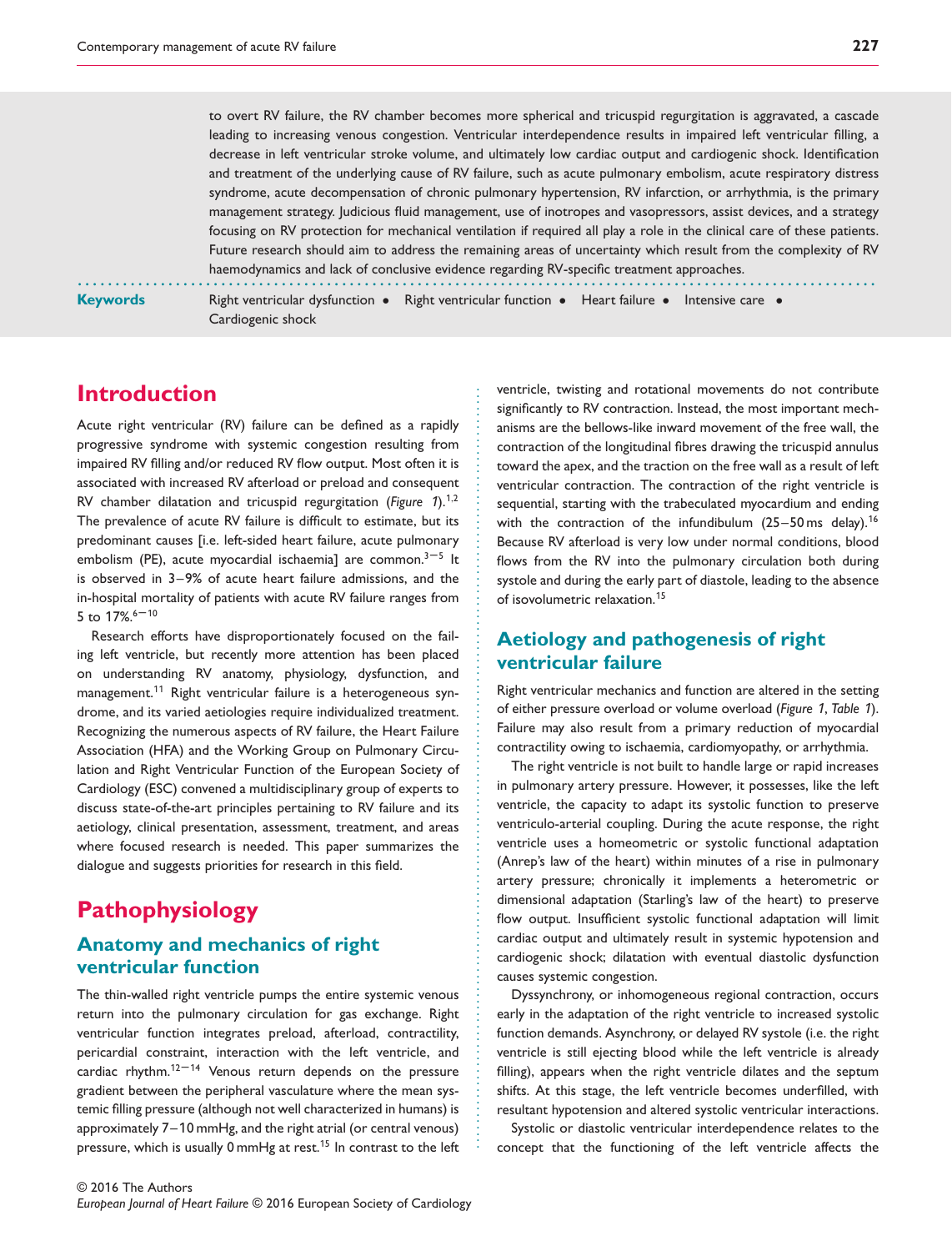

.............................................. ............................................

#### **Table 1 Causes and differential diagnosis of acute right ventricular failure**

Acute left ventricular failure Right ventricular ischaemia/infarction Acute pulmonary embolism Exacerbation of chronic lung disease and/or hypoxia Acute lung injury or respiratory distress syndrome Sepsis Chronic pulmonary hypertension (groups 1–5) Pericardial disease (tamponade) Arrhythmias (supraventricular or ventricular tachycardia) Congenital heart disease (e.g. atrial or ventricular septal defect, Ebstein's anomaly) Valvulopathies (e.g. tricuspid valve regurgitation, pulmonary valve stenosis) Cardiomyopathies (e.g. arrhythmogenic right ventricular dysplasia, familial, idiopathic) Myocarditis or other inflammatory diseases Cardiac surgery (e.g. cardiac transplant or left ventricular assist device implantation) Haematological disorders (e.g. acute chest syndrome in sickle cell disease)

functioning of the right ventricle and vice versa (*Figure 2*). The main anatomical determinants of ventricular interdependence include the interventricular septum, the pericardium, and the continuity between myocardial fibres of the left and right ventricle.<sup>16</sup> Some (up to 40%) of the RV contractile force originates from left ventricular contraction.<sup>17</sup> Moreover, when the right ventricle dilates acutely, the interventricular septum is shifted leftward, both in systole and diastole as both ventricles 'compete' for space within the pericardium. Notably, this shift occurs only in diastole when ventricular pressures are low. Septal shift compresses the left ventricle, impairs its filling, and leads to reduced left ventricular contractility (see the Supplementary material online, *Cases S*1*, S2*).<sup>1</sup>2*,*1<sup>3</sup> By the same mechanism, acute RV dilatation also leads to increased pericardial constraint, which in turn decreases the distensibility of the left ventricle and reduces left ventricular filling (preload), ultimately leading to a drop in stroke volume.<sup>1</sup>*,*1<sup>3</sup>

# **Consequences of right ventricular failure**

The typical dilatation of the right ventricle in response to volume overload is shown in the Supplementary material online, *Case S3*. In the setting of acutely increased afterload, the right ventricle responds in a similar manner by increasing its end-diastolic volume and contractility, but RV failure may occur rapidly if these mechanisms prove unable to generate sufficient pressure to maintain flow (e.g. past the thromboembolic obstruction in the case of acute PE) (see the Supplementary material online, *Cases S4*, *S5*).<sup>1</sup> In chronically evolving pulmonary hypertension from precapillary or postcapillary causes, the right ventricle responds to increasing afterload with progressive hypertrophy, which allows it to maintain cardiac output at rest over long periods of time. The right ventricle finally dilates in end-stage disease, leading to tricuspid regurgitation and, ultimately, decreased cardiac output (see the Supplementary material online, *Cases S*1, *S2*). Acute decompensations of chronic pulmonary hypertension may lead to a clinical presentation barely distinguishable from that of 'truly' acute RV failure as, for example, in acute pulmonary embolism.<sup>1</sup>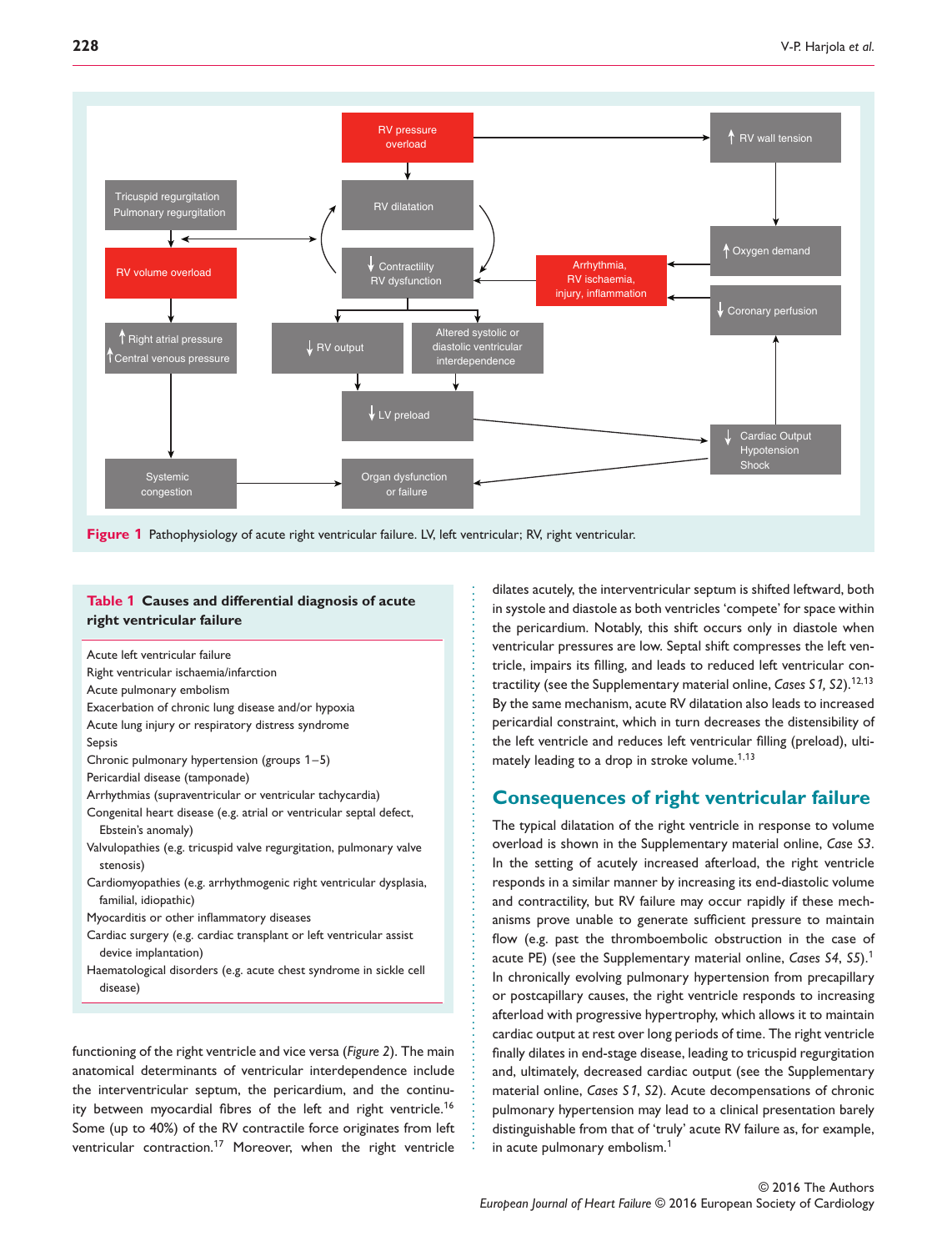

Figure 2 Ventricular interdependence in right ventricular failure. Dilatation of the right ventricle shifts the interventricular septum toward the left, changing left ventricular geometry. Acute right ventricular distension may also lead to an increase in pericardial constraint (arrows). These changes may contribute to low cardiac output state by decreasing left ventricular distensibility, preload, and ventricular elastance. Reprinted with permission from Haddad F, Doyle R, Murphy DJ, Hunt SA. Right ventricular function in cardiovascular disease, part II: pathophysiology, clinical importance, and management of right ventricular failure. *Circulation* 2008;**117**:1717–1731.

............................................. .............................................

Venous congestion commonly occurs in acute RV failure. Dysfunction leads to impaired RV filling and increased right atrial pressures.<sup>1</sup> As RV dysfunction progresses to overt RV failure, the RV chamber becomes more spherical and tricuspid regurgitation is aggravated, leading to progressive venous congestion.<sup>1</sup>5*,*1<sup>8</sup> Venous congestion and increased central venous pressure also lead to impairment of renal, intestinal, and hepatic function, $19-26$  which are important predictors of poor prognosis in patients with acute RV failure.22*,*23*,*<sup>26</sup> –28

# **Clinical presentation and assessment**

# **Initial triage: clinical assessment and biochemical markers**

The clinical presentation of acute RV failure varies depending on the underlying cause and presence of comorbidities (*Table 2*).<sup>1</sup>2*,*1<sup>7</sup>

The primary goal of pre-hospital and emergency department triage is to assess the acuity and urgency of the clinical situation. The aetiology of RV failure should be sought (*Table* 1), and the diagnosis or exclusion of causes requiring specific treatment (such as PE) should be prioritized.

The initial triage is based on clinical history and physical examination. The electrocardiogram, arterial blood gases, and blood lactate should also be assessed.<sup>29</sup> Examples of typical electrocardiograms in different clinical settings are shown in the Supplementary ECG material online.

On hospital admission, focused bedside echocardiography provides rapid information on cardiac structure and function (see section on Echocardiography). Chest X-ray is routinely obtained and occasionally yields specific findings.

There are currently no biomarkers specific for RV failure.<sup>30</sup> Consequently, the clinical utility of B-type natriuretic peptides and cardiac troponin testing depends on the clinical context in which acute RV failure presents. These markers possess high sensitivity for the early detection of RV failure and myocardial injury, respectively, in patients with confirmed acute  $PE;^{31-34}$  they were also associated with poor prognosis in RV failure related to pulmonary arterial hypertension (PAH).<sup>22,35</sup> Novel biomarkers for detecting acute RV failure are under evaluation.  $36 - 39$ 

## **Echocardiographic assessment**

Bedside focused cardiac ultrasound in the emergency department or intensive/coronary care unit is a first-line test in the assessment of RV size, function and load.40*,*4<sup>1</sup> It can be used to exclude extrinsic causes of acute RV failure, especially those needing immediate treatment (such as pericardial tamponade which mimics acute RV failure), and to estimate right atrial pressure by assessing the diameter and the respiratory collapse of the inferior vena cava. The quantification of pulmonary artery systolic pressure by the trans-tricuspid pressure gradient is a reliable method compared with invasive measurements.<sup>42</sup> All available views of the right heart, including apical four-chamber RV-focused (see the Supplementary material online, *Cases S*1*–S3*) and subcostal views, should be used to estimate accurately RV enlargement, sphericity, and degree of RV dilation compared with left ventricular dilation.<sup>42</sup>

The latest advances in ultrasound techniques are shifting from mostly qualitative assessment of global and segmental RV function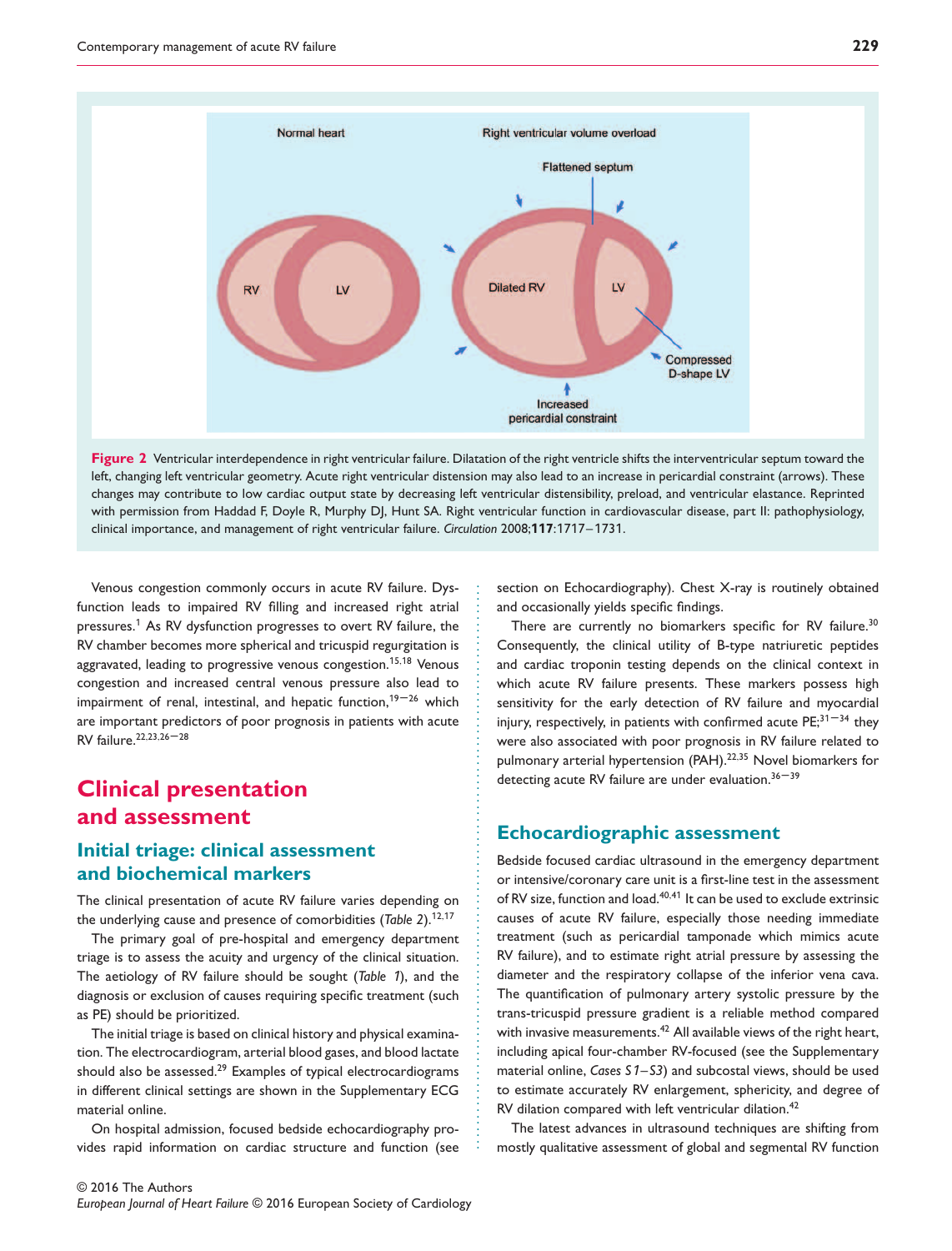#### **Table 2 Clinical signs and biochemical markers of acute right ventricular (RV) failure**

| Clinical signs                                                                                                                                          | <b>Biochemical markers</b>                                                                          |
|---------------------------------------------------------------------------------------------------------------------------------------------------------|-----------------------------------------------------------------------------------------------------|
| Hypoxaemia                                                                                                                                              | Increased lactate levels                                                                            |
| Signs of systemic congestion                                                                                                                            | Elevated natriuretic peptides (BNP or NT-proBNP)                                                    |
| Jugular venous distension, hepatojugular reflux                                                                                                         | Elevated cardiac troponin I or T                                                                    |
| Peripheral oedema, pericardial effusion, congestive<br>hepato/splenomegaly, ascites, anasarca                                                           | Abnormal liver biochemistry (e.g. elevated transaminases, bilirubin, prolonged<br>prothrombin time) |
| Signs of right ventricular dysfunction                                                                                                                  | Abnormal renal function (blood urea nitrogen, creatinine)                                           |
| Third heart sound, systolic murmur of tricuspid regurgitation,<br>hepatic pulse, signs of concomitant left ventricular dysfunction<br>Paradoxical pulse | D-dimer levels <sup>†</sup>                                                                         |
| Signs of low cardiac output state                                                                                                                       |                                                                                                     |
| Hypotension, tachycardia, cool extremities, central nervous system<br>abnormalities, oliguria                                                           |                                                                                                     |
| BNP, brain natriuretic peptide; NT-proBNP, N-terminal pro brain natriuretic peptide.<br>Particularly in acute decompensation of chronic RV failure.     |                                                                                                     |

...................................................... ....................................................

 $^\dagger$ D-dimer testing is used in the diagnostic workup of suspected pulmonary embolism.

in the past to quantitative evaluation.<sup>43</sup> Recently updated recommendations from the American Society of Echocardiography and the European Association of Cardiovascular Imaging<sup>44</sup> advocate quantitative assessment of global RV function by at least one of the following parameters: fractional area change (FAC; Supplementary material online, *Case S2*); tricuspid annular plane systolic excursion (TAPSE; see the Supplementary material online, *Cases S2*, *S3*, *S6*); Doppler tissue imaging-derived systolic S′ velocity of the tricuspid annulus (see the Supplementary material online, *Cases S2–S4*); or RV index of myocardial performance (RIMP; see the Supplementary material online, *Case S2*). In addition to TAPSE and S′ velocity, RV global and regional longitudinal shortening may be estimated by strain echocardiography.

Assessment of RV ejection fraction based on two-dimensional echocardiography is not recommended; experienced and appropriately equipped centres employ three-dimensional RV volumes and ejection faction with considerable accuracy.

Frequently utilized parameters and reference values of RV dilation, global and segmental function, haemodynamic overload, and ventricular interdependence are graphically represented in *Figure 3*. <sup>42</sup>*,*<sup>44</sup> Typical ultrasound features of the most common clinical scenarios are shown in *Table 3* and in the Supplementary material online, *Cases S*1*–S8*. <sup>42</sup>*,*<sup>44</sup> A comprehensive, more simple evaluation of RV function, which takes into account the effect of tidal inflation on RV ejection flow of mechanically ventilated patients, has been proposed in the intensive care unit and is part of advanced critical care echocardiography.40

# **Invasive haemodynamic assessment with pulmonary artery catheter**

Invasive haemodynamic assessment is recommended in unexplained diagnostic or therapy-resistant cases; it provides continuous, accurate, and valuable information about right and left atrial pressure, cardiac output, and pulmonary vascular resistance. In general, invasive monitoring should be used for the shortest possible period.

# **Clinical management**

# **General overview of managing right ventricular failure**

Effective treatment of RV failure requires a skilled multidisciplinary  $\text{team}^{45-47}$  to rapidly assess and triage the patient to the appropriate environment (*Figure 4*). The ongoing monitoring varies according to the clinical scenario, but its focus is on supporting the RV, managing the consequences of failure, and alleviating distressing physical (e.g. breathlessness, pain) and emotional (e.g. anxiety) symptoms (*Figure 4*, *Table 4*).

#### **Volume optimization**

Patients with RV failure may be preload-dependent, but volume loading has the potential to overdistend the RV and thereby increase wall tension, decrease contractility, aggravate tricuspid regurgitation, increase ventricular interdependence, impair left ventricular filling, and ultimately reduce systemic cardiac output.<sup>48</sup> Cautious volume loading guided by central venous pressure monitoring may be appropriate if low arterial pressure is combined with the absence of elevated filling pressures.

As RV failure is often caused, associated with, or aggravated by RV volume overload, as mentioned above, diuretics are often the first option for most patients with RV failure who present with signs of venous congestion along with maintained arterial blood pressure. Volume redistribution in the venous system under diuretic treatment can contribute to rapid clinical improvement (*Table 4*).

#### **Vasopressor and inotrope treatment**

Vasopressors and/or inotropes are indicated in acute RV failure with haemodynamic instability (*Table 4*). Vasopressors such as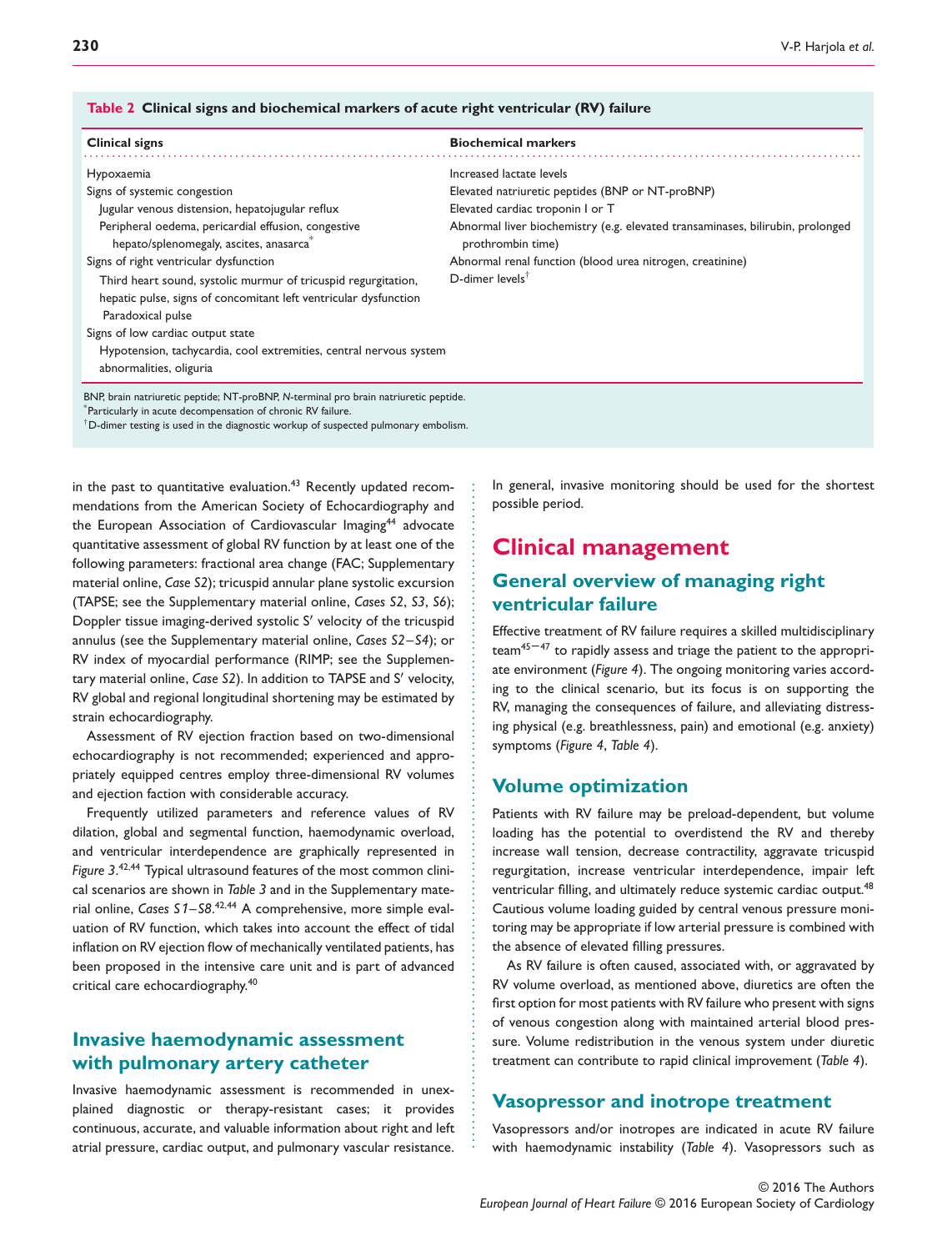

**Figure 3** Graphic representation of echocardiographic parameters in the assessment of right ventricular failure. Ao, aorta; DTI, Doppler tissue imaging; EF, ejection fraction; ET, ejection time; FAC, fractional area change; IVC, inferior vena cava; IVCT, isovolumic contraction time; IVRT, isovolumic relaxation time; LA, left atrium; LV, left ventricle; LVEDD, left ventricular end-diastolic diameter; RA, right atrium; RIMP, right ventricular index of myocardial performance; RV, right ventricle/ventricular; RVEDD, right ventricular end-diastolic diameter; TAPSE, tricuspid annular plane systolic excursion; TR, tricuspid regurgitation.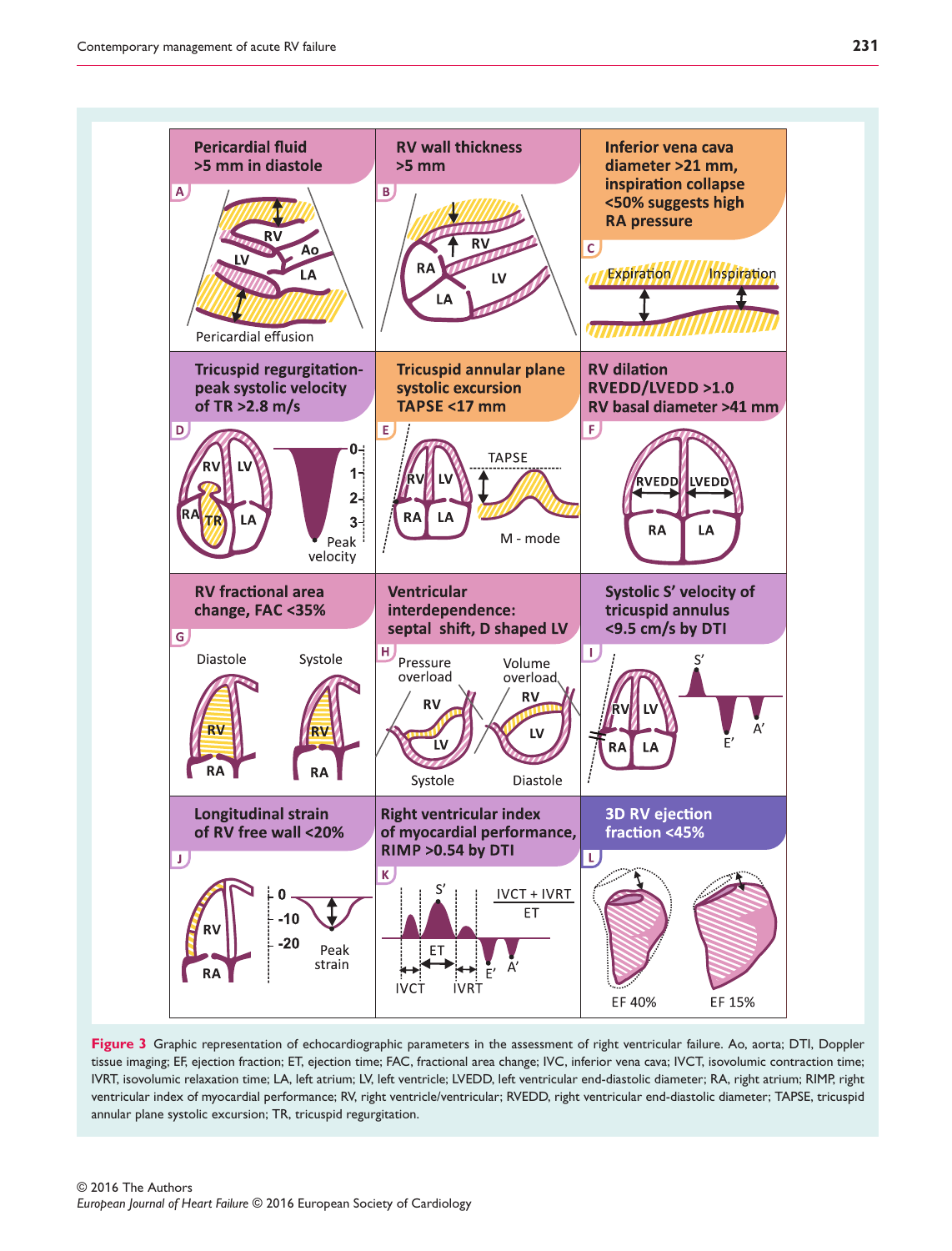#### **Table 3 Echocardiographic findings in specific clinical settings**

| Acute pulmonary embolism (Supplementary   | Increased RV/LV end-diastolic diameter ratio                                                |
|-------------------------------------------|---------------------------------------------------------------------------------------------|
| material online, Cases S4, S5)            | Regional hypokinesia (McConnell's sign <sup>*</sup> )                                       |
|                                           | Systole-diastolic septal shift (D-shaped left ventricle), paradoxical septal motion         |
|                                           | Peak systolic velocity of TR jet 2.8-3.5 m/s                                                |
|                                           | Thrombi in proximal pulmonary arteries                                                      |
| Chronic pulmonary hypertension (acute     | RV hypertrophy                                                                              |
| decompensation)                           | RV dilation, spherical shape present in advanced stages                                     |
|                                           | Systolic/diastolic septal shift, paradoxical septal motion                                  |
|                                           | Peak systolic velocity of TR jet often > 3.5 m/s                                            |
|                                           | RA enlargement (Supplementary material online, Cases S1, S2)                                |
| Cardiac tamponade (Supplementary material | Moderate to severe diffuse pericardial effusion (can be compartmentalized after surgery)    |
| online, Case S8)                          | RA systolic and RV diastolic collapse                                                       |
|                                           | LA and LV collapse in case of localized post-surgical tamponade                             |
|                                           | Reciprocal respiratory changes (>25%) in RV and LV filling registered by pulsed Doppler     |
|                                           | method at tricuspid and mitral valves                                                       |
|                                           | Normal or slightly elevated PA pressure                                                     |
| RV myocardial infarction (Supplementary   | <b>RV</b> dilation                                                                          |
| material online, Cases S6, S7)            | Global and regional hypokinesia                                                             |
|                                           | Abnormal septal motion                                                                      |
|                                           | <b>Reduced TAPSE</b>                                                                        |
|                                           | Reduced S' velocity                                                                         |
|                                           | Congested IVC despite normal or low systolic RV pressure                                    |
|                                           | Signs of elevated RA and diastolic RV pressure                                              |
| Cardiomyopathies                          | DCMP: symmetric pattern of LV and RV dilation and reduced systolic function; pulmonary      |
|                                           | artery pressures are elevated in variable degrees                                           |
|                                           | ARVC: RV dilation and systolic dysfunction, small free wall aneurysms, prominent            |
|                                           | trabeculation of the right ventricle                                                        |
|                                           | Chagas disease: biventricular apical aneurysms                                              |
|                                           | Amyloidosis, restrictive infiltrative cardiomyopathy: increased RV wall thickness, biatrial |
|                                           | dilation                                                                                    |
|                                           | Takotsubo: global or focal RV apical involvement in 50% of patients                         |
| RV failure after LVAD implantation        | Visually defined significant systolic RV dysfunction                                        |
|                                           | RV dilation                                                                                 |
|                                           | Pronounced septal shift with collapse of LA and LV                                          |
|                                           | Moderate to severe TR                                                                       |
|                                           |                                                                                             |

ARVC, arrhythmogenic right ventricular cardiomyopathy; DCMP, dilated cardiomyopathy; IVC, inferior vena cava; LA, left atrium; LV, left ventricle; PA, pulmonary artery; RA, right atrial; RV, right ventricular; RVEF, right ventricular ejection fraction; TAPSE, tricuspid annular plane systolic excursion; TR, tricuspid regurgitation. \*Akinetic mid RV free wall segment with spared apical contractility.

................................................

noradrenaline are primarily indicated to restore blood pressure and improve cerebral, coronary, and other organ perfusion. Noradrenaline can improve systemic haemodynamics by improvement of ventricular systolic interaction and coronary perfusion without change in pulmonary vascular resistance.<sup>49</sup> Data for vasopressin are lacking in acute RV failure.

Dobutamine, levosimendan and phosphodiesterase III inhibitors improve contractility and increase cardiac output. Dobutamine may reduce blood pressure; in that case, a vasopressor, such as noradrenaline, is recommended. Levosimendan may favourably affect RV–arterial uncoupling<sup>1</sup>3*,*48*,*<sup>50</sup> by combining RV inotropy and pulmonary vasodilation. Phosphodiesterase III receptors are absent in the pulmonary vasculature. Thus, phosphodiesterase III inhibitors exert a positive inotrope effect on the right ventricle without the deleterious effects on pulmonary vascular resistance that occur with catecholamines. Similar to dobutamine, these drugs may aggravate arterial hypotension and should be combined with noradrenaline if needed. Levosimendan or phosphodiesterase III inhibitors may be preferentially indicated over dobutamine in cardiac patients with pulmonary hypertension caused by left heart disease.

## **Mechanical circulatory support**

Acute mechanical circulatory support of the right ventricle may be required in certain clinical situations such as RV myocardial infarction (MI), acute PE, following left ventricular assist device implantation, or primary graft failure after heart transplantation (*Table 4*). The most important determinant of success is the correct timing of implantation to avoid significant, potentially irreversible end-organ injury. Multiorgan failure is the leading cause of death in unsuccessful cases. Early transfer of the patient to an appropriate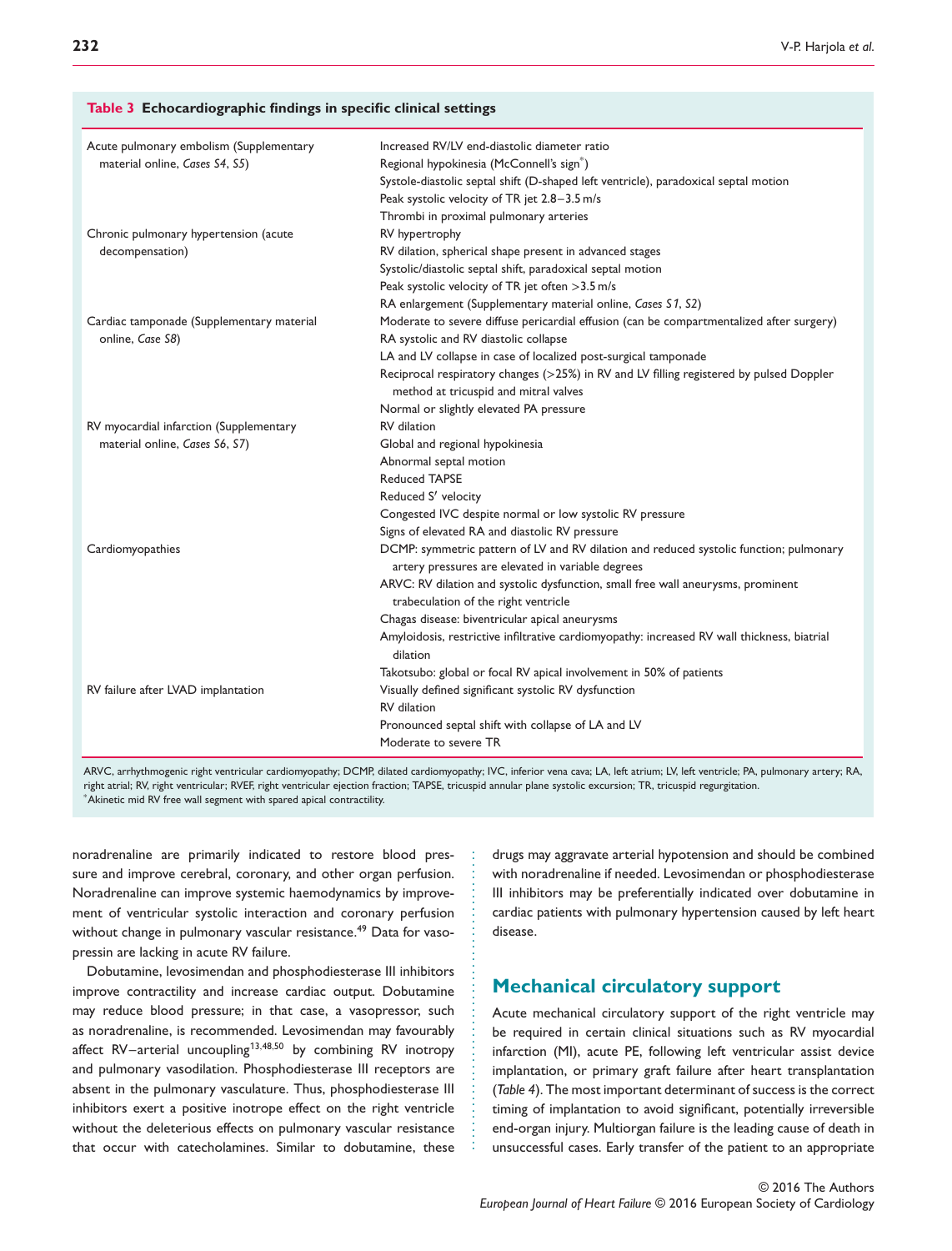![](_page_7_Figure_1.jpeg)

**Figure 4** Comprehensive care of patients affected by right ventricular failure. Modified from Sztrymf B *et al.* Acute right heart failure in pulmonary hypertension patients. In Gaine S, Naeije R, Peacock A, eds. *The Right Heart*. Springer Verlag, London, 2013, pages 261–275. BNP, B-type natriuretic peptide; CT, computed tomography; CVP, central venous pressure; ECMO, extracorporeal membrane oxygenation; ICU, intensive care unit; IV, intravenous; NO, nitric oxide; PCI, percutaneous coronary intervention; PE, pulmonary embolism; RRT, renal replacement therapy; RV, right ventricular.

...........................................................

centre is essential for success. Device selection depends on the anticipated duration of mechanical support.

Extracorporeal membrane oxygenation (ECMO) or life support (ECLS) carries the potential for increasing use as short-term mechanical support in the future. It is less expensive than other assist devices and can be inserted quickly, even percutaneously.<sup>51</sup> After 5–10 days, a decision should be made to wean the patient and explant the ECMO, or switch to an intermediate or long-term device, to avoid typical ECMO complications (e.g. infections or formation of thrombus around the cannulae, limb hypoperfusion, or local infection). Alternatively, percutaneously inserted catheter-mounted microaxial pumps can be used, but these devices may have limited maximum pump capacity.<sup>51</sup>

Right ventricular assist devices (RVADs) can be implanted either surgically<sup>52</sup> or percutaneously.<sup>53</sup> Paracorporeal RVADs can be used for weeks or even months,<sup>54</sup> but they are only approved for up to 4 weeks. These devices can easily be combined with oxygenators when needed. In rare cases, if RV function is not restored, the insertion of implantable continuous-flow ventricular assist devices has been effective in some reports.<sup>55</sup>

Retrospective reports have shown good results in terms of haemodynamic status and functional recovery enabling RVAD explantation in 42–75% of patients.<sup>56,57</sup> Bleeding or thrombus formation are the most common complication related to RVADs.<sup>58</sup> Poor left ventricular function usually predicts worse outcomes as isolated RVAD support under these circumstances is insufficient to improve systemic perfusion.<sup>56</sup>

Despite case reports of prolonged RV support with an assist device intended for destination therapy,<sup>59</sup> options for long-term mechanical circulatory support have been lacking. Thus, cardiac transplant remains the ultimate treatment for refractory RV failure.

# **Clinical management in specific clinical scenarios**

#### **Pulmonary embolism**

Acute PE is one of the most frequent causes of acute RV failure (see the Supplementary material online, *Cases 4*, *5*). Conversely, RV failure is the principal determinant of early mortality in the acute phase of PE. Accordingly, and as emphasized in the recently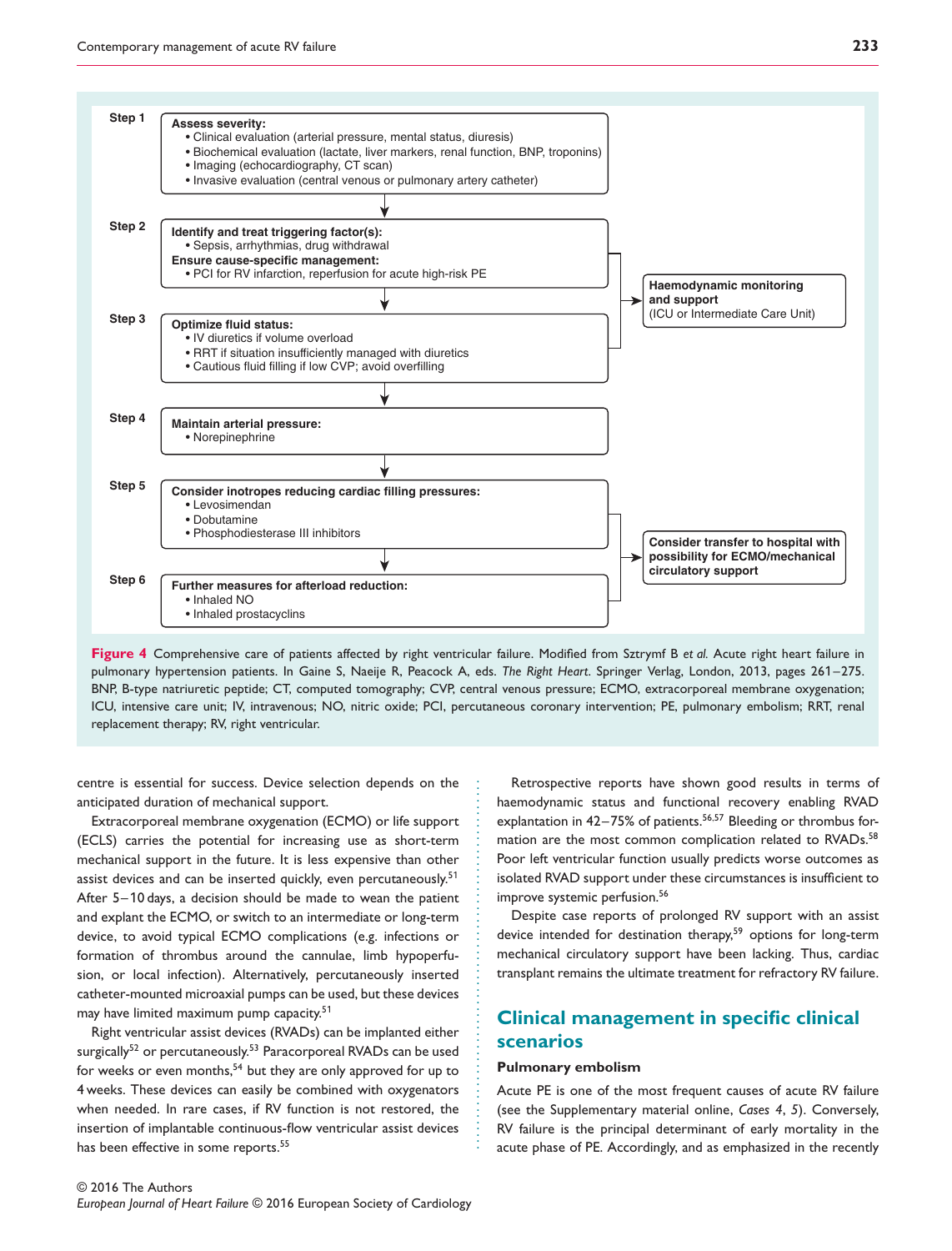| <b>Strategy</b>                                                                                                                                                                                                                                                          | <b>Properties and use</b>                                                                                                                                                                                                                                                                                                                                                                         | Caveats                                                                                                                                                         |
|--------------------------------------------------------------------------------------------------------------------------------------------------------------------------------------------------------------------------------------------------------------------------|---------------------------------------------------------------------------------------------------------------------------------------------------------------------------------------------------------------------------------------------------------------------------------------------------------------------------------------------------------------------------------------------------|-----------------------------------------------------------------------------------------------------------------------------------------------------------------|
| <b>Volume optimization</b>                                                                                                                                                                                                                                               |                                                                                                                                                                                                                                                                                                                                                                                                   |                                                                                                                                                                 |
| Volume loading, saline or<br>ringer lactate,<br>$>$ 200 mL/15 – 30 min <sup>29</sup><br><b>Diuretics</b>                                                                                                                                                                 | Consider in patients with decompensated RV failure,<br>normal central venous pressure, low arterial<br>pressure                                                                                                                                                                                                                                                                                   | Volume loading can overdistend the ventricles, worsen<br>ventricular interdependence, and reduce cardiac<br>output                                              |
| In patients not receiving oral<br>diuretics the initial dose<br>should be 20-40 mg iv; for<br>those on chronic diuretic<br>therapy, initial dose of<br>furosemide should be at<br>least equivalent to the oral<br>dose                                                   | Intravenous loop diuretics are recommended for all<br>patients admitted with signs/symptoms of fluid<br>overload to improve symptoms<br>Can be given either as intermittent boli or continuous<br>infusion<br>Combination of loop-diuretic with either thiazide-type<br>diuretic or spironolactone may be considered in<br>patients with resistant oedema or insufficient<br>symptomatic response | May cause worsening renal function and hypokalaemia                                                                                                             |
| Vasopressors and                                                                                                                                                                                                                                                         |                                                                                                                                                                                                                                                                                                                                                                                                   |                                                                                                                                                                 |
| inotropes                                                                                                                                                                                                                                                                |                                                                                                                                                                                                                                                                                                                                                                                                   |                                                                                                                                                                 |
| Noradrenaline,<br>$0.2 - 1.0 \,\mu g/kg.min30$                                                                                                                                                                                                                           | Increases RV inotropy, systemic blood pressure,<br>promotes positive ventricular interactions, restores<br>coronary perfusion gradient                                                                                                                                                                                                                                                            | Excessive vasoconstriction may worsen tissue perfusion                                                                                                          |
| Dobutamine.<br>$2 - 20 \mu g/kg$ .min <sup>30</sup>                                                                                                                                                                                                                      | Increases RV inotropy, lowers filling pressures                                                                                                                                                                                                                                                                                                                                                   | May aggravate arterial hypotension if used alone,<br>without a vasopressor, especially if left heart failure<br>present<br>May trigger or aggravate arrhythmias |
| Levosimendan.                                                                                                                                                                                                                                                            | Combines RV inotropy and pulmonary vasodilation;                                                                                                                                                                                                                                                                                                                                                  | May aggravate arterial hypotension                                                                                                                              |
| $0.1 - 0.2 \,\mu g/kg$ .min<br>$(6-12 \mu g/kg$ bolus over<br>10 min is optional and not<br>recommended if SBP<br>$<$ 90 mmHg). Infusion can<br>be decreased to<br>0.05 µg/kg.min or increased<br>to $0.2 \mu g/kg$ .min) <sup>30</sup><br><b>Mechanical circulatory</b> | favourably affects right ventricular-arterial<br>uncoupling                                                                                                                                                                                                                                                                                                                                       | May trigger or aggravate arrhythmias                                                                                                                            |
| support                                                                                                                                                                                                                                                                  |                                                                                                                                                                                                                                                                                                                                                                                                   |                                                                                                                                                                 |
| <b>ECMO/ECLS</b>                                                                                                                                                                                                                                                         | Short-term support, rapid; oxygenator can be added                                                                                                                                                                                                                                                                                                                                                | Complications with use over longer periods<br>$($ >5 – 10 days)                                                                                                 |
| Percutaneous catheter<br>mounted micro-axial<br>pumps                                                                                                                                                                                                                    |                                                                                                                                                                                                                                                                                                                                                                                                   | Limited pump capacity; ECLS preferred in severe<br>cardiogenic shock or where high pump flow required                                                           |
| Paracorporeal RVADs                                                                                                                                                                                                                                                      | Appropriate for longer term use (e.g. weeks or<br>months); can be combined with oxygenators when<br>pulmonary support also needed                                                                                                                                                                                                                                                                 |                                                                                                                                                                 |

#### **Table 4 Overview of acute right ventricular (RV) failure treatment**

ECLS, extracorporeal life support; ECMO, extracorporeal membrane oxygenation; RVAD, right ventricular assist device; SBP, systolic blood pressure.

............................

updated (2014) ESC Guidelines on the Diagnosis and Management of Acute Pulmonary Embolism,<sup>60</sup> early detection of clinical, imaging (echocardiographic, computed tomographic), and/or laboratory (e.g. natriuretic peptides, cardiac troponins) indicators of RV dysfunction and myocardial injury is the cornerstone of a successful risk-adjusted therapeutic approach to PE. Based on the contemporary risk classification, 'high risk' (formerly 'massive') PE is defined by persistent arterial hypotension or shock caused by overt RV failure, while 'intermediate risk' identifies normotensive patients with a high clinical prognostic score (such as the Pulmonary Embolism Severity Index) accompanied by imaging or biochemical markers of RV dysfunction, alone (i.e. 'intermediate-low risk') or in combination (i.e. 'intermediate-high risk').<sup>60</sup>

Reperfusion treatment, mainly systemic (intravenous) thrombolysis, is recommended for patients who present with high-risk PE; in contrast, the haemorrhagic risks of thrombolysis appear to outweigh its clinical benefits in patients who are haemodynamically stable at presentation.<sup>61</sup> Among these latter normotensive patients, those with 'intermediate–high-risk' PE should be clinically and haemodynamically monitored over the first 2–3 days, as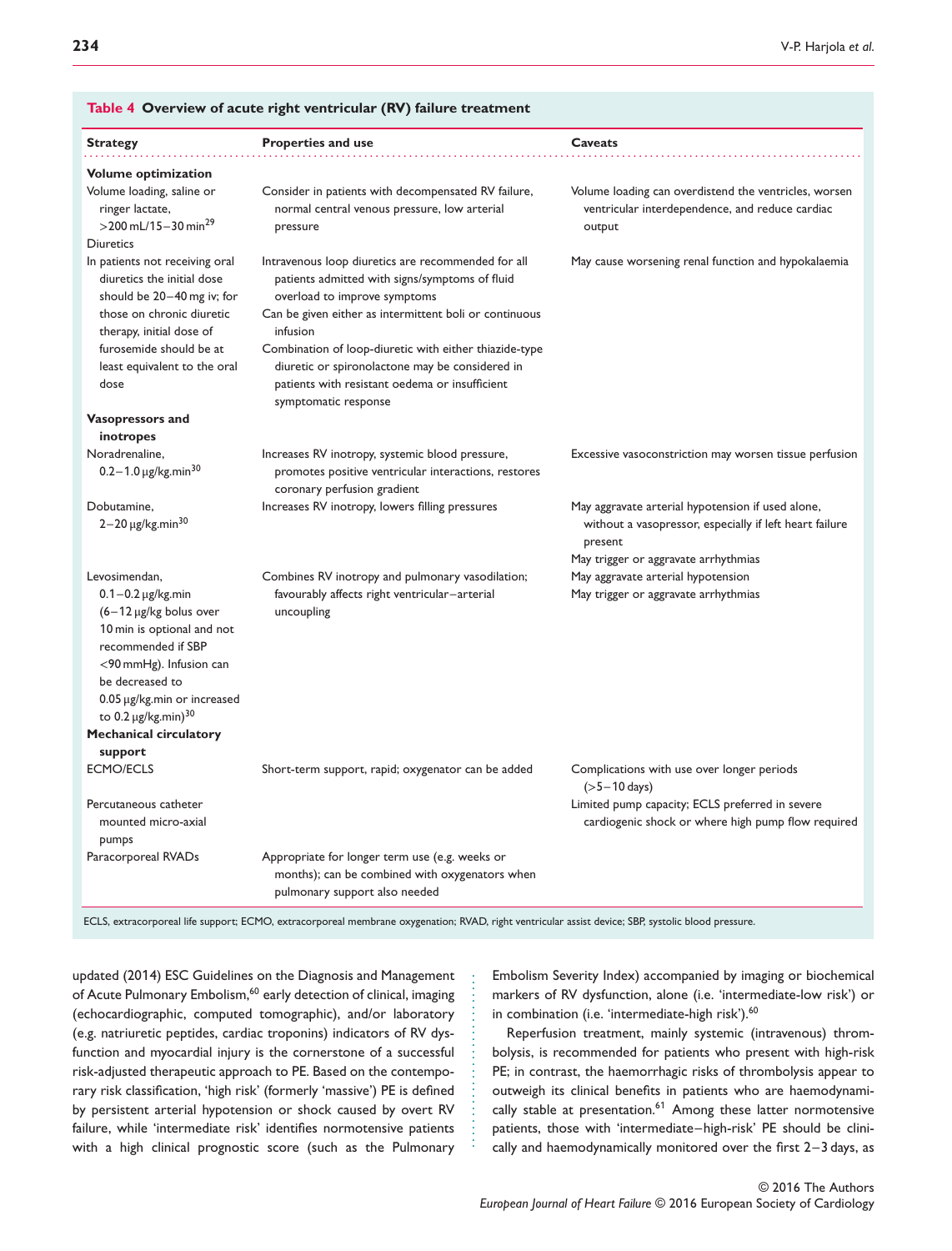rescue thrombolysis may be necessary if RV dysfunction leads to haemodynamic decompensation.

Surgical pulmonary embolectomy is an alternative option for haemodynamically unstable patients with high-risk PE, particularly if thrombolysis is contraindicated or has failed. It may also be considered as a rescue procedure in intermediate high-risk patients in whom haemodynamic decompensation appears imminent and the anticipated bleeding risk under systemic fibrinolysis is high.<sup>60</sup> Catheter-directed techniques for the removal of obstructing thrombi from the main pulmonary arteries have been available for several years. 'Purely interventional' options such as thrombus fragmentation with pigtail or balloon catheter, rheolytic thrombectomy with hydrodynamic catheter devices, suction thrombectomy with aspiration catheters and rotational thrombectomy have been reserved for patients with absolute contraindications for fibrinolysis. When 'high-risk' patients, or occasionally 'intermediate-high-risk' patients with signs of developing haemodynamic decompensation, have relative contraindications for fibrinolysis and an increased bleeding risk, conventional catheter-directed fibrinolysis through a multi-sidehole catheter placed into the thrombus, or pharmaco-mechanical fibrinolysis, are preferred approaches.<sup>62</sup>

#### **Pulmonary hypertension**

Right ventricular function is the major determinant of morbidity and mortality in the pulmonary hypertension population, and signs of RV failure frequently dominate the clinical presentation of patients with pulmonary arterial hypertension (Group 1) or chronic thromboembolic pulmonary hypertension (Group 4; Supplementary material online, *Cases S*1, *S2*). Pulmonary hypertension secondary to chronic (left) heart (Group 2; Supplementary material online, *Case S6*) or lung (Group 3) disease may also exhibit signs and symptoms of RV failure, but they usually present with clinical features of the underlying cardiac or pulmonary disease.

Patients with previously unknown PAH are occasionally seen for the first time in the emergency department. If a patient with PAH is seen on an emergency basis, echocardiography is extremely important to assess the current status of RV function.63*,*<sup>64</sup> A central venous catheter allows for monitoring of  $SvO<sub>2</sub>$  and central venous pressure in response to therapy. Continuous and complete haemodynamic assessment might require the placement of a pulmonary artery catheter, but the expected benefits for patient management should be weighed against the risk of complications, including complications with vein access, life-threatening arrhythmias as well as infections and thrombosis.<sup>65</sup>

Possible triggers for acute RV failure in patients with PAH should be identified.<sup>48,66-68</sup> The most frequent cause is an infection, and sepsis increases mortality significantly.<sup>67</sup> Supraventricular arrhythmias are common,<sup>69</sup> and may require electrical cardioversion. Anaemia is also common and may need correction. In particular, iron deficiency should trigger a search for potential reasons, and iron replacement should be considered; oral iron absorption may be impaired in patients with PAH, therefore, intravenous administration may be preferable.<sup>70</sup> However, the threshold may differ according to the clinical situation (e.g., right to left shunting, Eisenmenger syndrome, cyanosis) and there are no studies to determine the optimal value for haemoglobin or haematocrit in patients with RV failure. Finally, non-adherence to or withdrawal from pulmonary hypertension treatment is another major cause of decompensation.

Hypoxia and hypercapnia, as well as acidosis and hypothermia, promote pulmonary vasoconstriction and further increase the afterload of the right ventricle. Oxygen therapy should be used to keep an arterial oxygen saturation *>*90%. Non-invasive ventilation may be indicated in patients with respiratory failure and hypercapnia who do not respond to general measures; this may particularly apply to those with pulmonary hypertension caused by left heart disease. Positive pressure ventilation should generally be avoided because it increases RV afterload and further decreases LV preload. In addition, intubation requires sedation that may lead to systemic hypotension.<sup>71</sup>

Diuretics should be the first option for most patients with PAH who present with signs of venous and systemic congestion. Renal replacement therapy may be needed in patients with diuretic resistance, but it is associated with a dismal prognosis.<sup>72</sup> Fluid status should be closely monitored by cardiac ultrasound and, if comprehensive haemodynamic monitoring is necessary, by pulmonary artery catheter.

Intravenous prostacyclin analogues effectively reduce RV afterload, although care must be taken to avoid systemic hypotension.<sup>48,66-68</sup> Epoprostenol is the only PAH-specific drug that has been shown to improve survival in World Health Organization (WHO) functional class IV PAH patients.<sup>73</sup> Inhaled nitric  $o$ xide $^{60}$  or prostacyclin<sup>70</sup> may be used in patients who do not tolerate parenteral prostanoids because of hypotension. Nitric oxide is frequently used in post cardiac surgery patients. It seems especially promising in patients having right ventricular failure after orthotopic heart transplant.<sup>74-76</sup>

Balloon atrio-septostomy decompresses the right ventricle and, in very specific cases, improves left ventricular filling and cardiac output. It may also improve systemic  $O<sub>2</sub>$  transport despite arterial  $O<sub>2</sub>$  desaturation. This is a high-risk technique and it is not recommended as an emergency procedure because the risk of fatal complications is high in unstable patients with high RV filling pressures (right atrial pressure *>*20 mmHg) or low arterial oxygen saturation (*<*85% at rest on room air).<sup>70</sup>*,*<sup>77</sup> In unresponsive patients ECMO or RVADs may be necessary as a bridge to recovery or to lung transplant.

#### **Right ventricular infarction**

............................................................... ................................................................ .........................................

Acute RV infarction usually occurs in relation to acute inferior wall MI caused by occlusion of the proximal right coronary artery (see the Supplementary material online, *Cases S6*, *S7*).<sup>78</sup> It is an independent, strongly age-dependent predictor of short-term mortality in patients with inferior MI.79*,*<sup>80</sup>

The anatomic occlusion of the infarct-related artery and functional impairment of the right ventricle are poorly correlated. The right ventricle tolerates ischaemic injury better than the left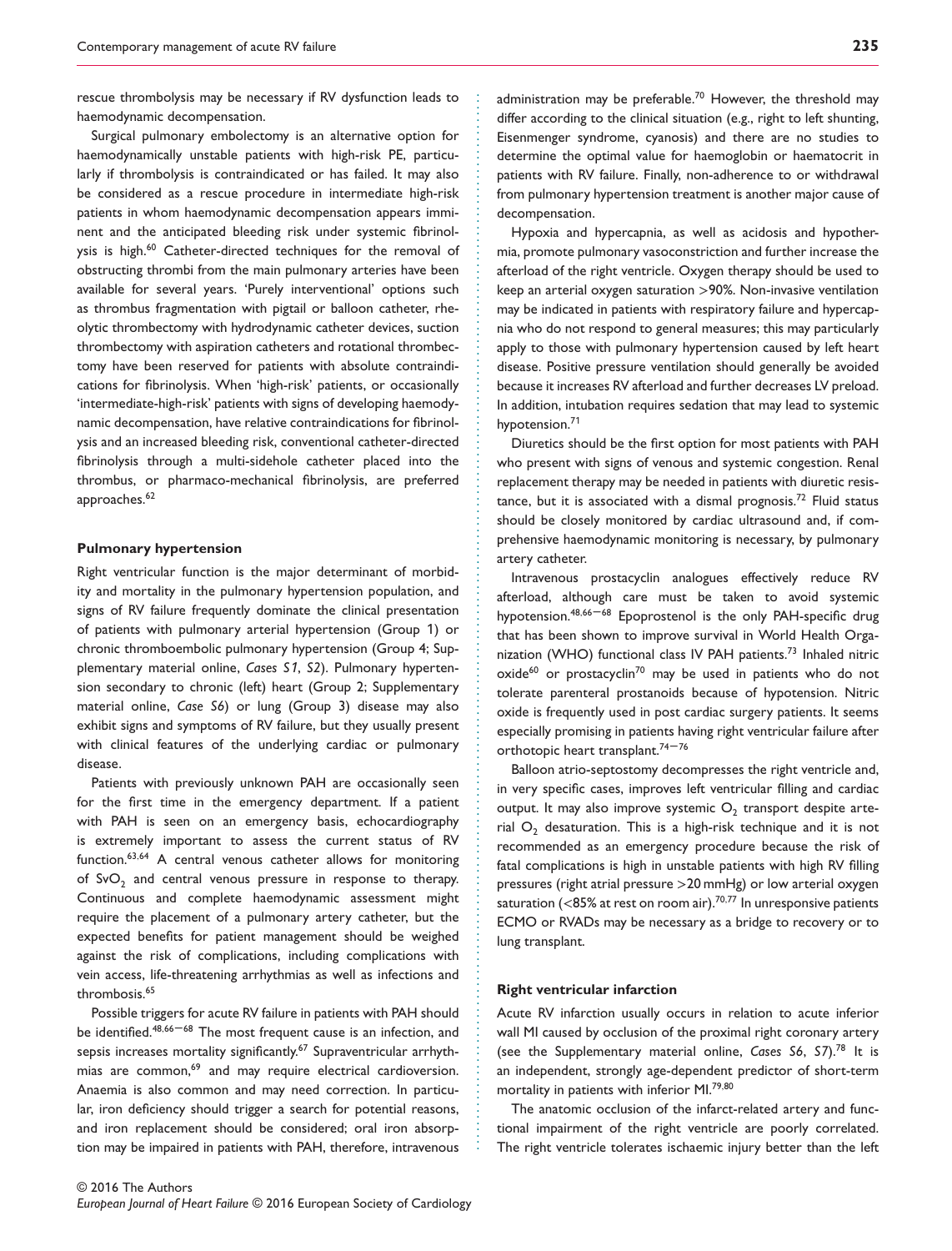ventricle because it has a lower oxygen demand, greater oxygen extraction reserve capability during stress, dual anatomical supply from the right and left coronary arteries, relatively homogeneous transmural perfusion across the cardiac cycle, and increased propensity to acute collateral development.8<sup>1</sup>*,*<sup>82</sup>

Although between 30% and 50% of patients with acute inferior wall MI may have some degree of RV involvement, severe hypotension and low cardiac output are uncommon complications in the reperfusion era.<sup>80</sup> Complications such as bradycardia, high-grade atrioventricular (AV) block, ventricular tachycardia, and rupture of the interventricular septum are more frequent in patients with RV infarction.80*,*83*,*<sup>84</sup>

Treatment of RV infarction includes early myocardial reperfusion, preferably with primary percutaneous coronary intervention or, alternatively, with thrombolysis.79*,*<sup>85</sup> –88 Complete reperfusion of the proximal right coronary artery and the major RV branches may lead to immediate improvement and later complete recovery of RV function and to a better clinical outcome. Unlike the left ventricle, the right ventricle may remain viable for days after an infarct.<sup>89</sup> Therefore, late reperfusion is an option that may be considered in patients with inferior MI complicated by RV dysfunction.<sup>90-92</sup>

Treatments compromising RV preload (i.e. nitrates, diuretics) may be deleterious and volume optimization must be done carefully in order to prevent haemodynamic compromise. In non-responsive patients, inotropic support should be used. In these cases, maintenance of the contribution of the atrial kick to maintain cardiac output is also essential.

Avoidance or correction of bradycardia by atropine or aminophylline may become necessary.<sup>93</sup> High-grade AV block usually responds immediately to reperfusion. If it does not, pacing, ideally with AV sequential pacing, may be needed.<sup>94,95</sup> Reversion of acute atrial fibrillation also improves haemodynamics.

Cardiogenic shock is the most severe form of acute MI and acute RV failure as the primary cause of cardiogenic shock has been reported in 16% of cases in a recent registry.<sup>96</sup> Despite younger age, less multivessel disease, and better left ventricular ejection fraction, prognosis is no different in cardiogenic shock patients with or without acute RV failure.<sup>97</sup>

#### **Tamponade**

Cardiac tamponade is a clinical syndrome that mimics acute RV failure, and it should be included in the differential diagnosis. It is caused by rapid accumulation of fluid (transudate), pus, blood, clots, or gas within the pericardial space that compresses the heart, resulting in impaired diastolic filling and reduced cardiac output.<sup>98</sup> The classical clinical picture includes distended jugular veins, an exaggerated inspiratory decrease in arterial systolic pressure (paradoxical pulse), arterial hypotension, and diminished heart sounds on cardiac auscultation. These signs may be lacking in patients with slowly accumulating pericardial fluid. Moreover, typical clinical manifestations maybe absent in the case of localized tamponade after cardiac surgery.

Acute cardiac tamponade is usually associated with low blood pressure (*<*90 mmHg), but blood pressure is only slightly reduced in subacute, chronic tamponade. Hypertensive patients may have normal to mildly elevated blood pressure concomitant with cardiac tamponade. Fever is a non-specific sign that may be associated with infectious or immune-mediated pericarditis.

Cardiac tamponade is primarily a clinical diagnosis, and it should be confirmed non-invasively by bedside echocardiography (see the Supplementary material online, *Case S8*).<sup>99</sup> Differential diagnosis may include acute MI (especially with RV involvement), PE, and aortic dissection in acute-onset cases. In patients with a subacute onset of symptoms, the differential diagnosis should exclude constrictive pericarditis (see the Supplementary material online, *Case S8*), congestive heart failure, and advanced liver disease with cirrhosis. Volume resuscitation can be deleterious, except in case of associated hypovolaemia. A vasopressor may be needed to correct blood pressure before urgent percutaneous or surgical pericardial drainage.<sup>100</sup>

#### **Acute right ventricular failure in the intensive care setting**

Acute RV failure is frequently encountered in the intensive care unit.<sup>1</sup>01*,*1<sup>02</sup> The main cause is ARDS, with a reported incidence of RV failure ranging from 25% to 50% depending on severity and mechanical ventilation settings.<sup>1</sup>01*,*103*,*1<sup>04</sup> Most ARDS patients are under positive pressure ventilation. This can contribute to an uncoupling between the pulmonary circulation and the RV, predisposing to an inability to sustain sufficient blood flow, especially if myocardial contraction is also impaired. Infection as the cause of lung injury, plateau pressure, driving pressure, and significant hypercapnia are reported predictors of RV failure in ARDS.<sup>1</sup>02*,*1<sup>05</sup> Acute RV failure is easily detected by echocardiography,<sup>106</sup> and transoesophageal imaging can be used for monitoring in intubated patients.<sup>101</sup> A protective ventilation strategy with focus on maintaining plateau pressure <27 cmH<sub>2</sub>O, partial pressure of arterial carbon dioxide (PaCO<sub>2</sub>) <8 kPa (60 mmHg), adapting positive end-expiratory pressure to RV function, and considering prone positioning for PaO<sub>2</sub>/fraction of inspired oxygen (FiO<sub>2</sub>) <20 kPa (150 mmHg) has been recommended to prevent acute RV failure or ameliorate its complications.<sup>101</sup> How this strategy may alter prognosis remains to be evaluated.

#### **Valvular disease**

............................................................... ................................................................ .........................................

Acute RV dysfunction may be seen in both left-sided and right-sided valvular heart disease. Central venous pressure may be insufficient to maintain pulmonary arterial flow in the setting of elevated left atrial filling pressure that occurs with left-sided valvular diseases, resulting in RV failure. Right-sided valvular diseases have a significant and independent impact on morbidity and mortality. Tricuspid regurgitation is the most frequent right-sided valvular disease involved in pathogenesis of acute RV dysfunction. With functional tricuspid regurgitation being the most common cause, this valvular disorder produces adverse haemodynamic consequences on RV function as result of volume overload and RV enlargement. An enlarged right ventricle is associated with increased mortality,<sup>107</sup> and the severity of tricuspid regurgitation correlates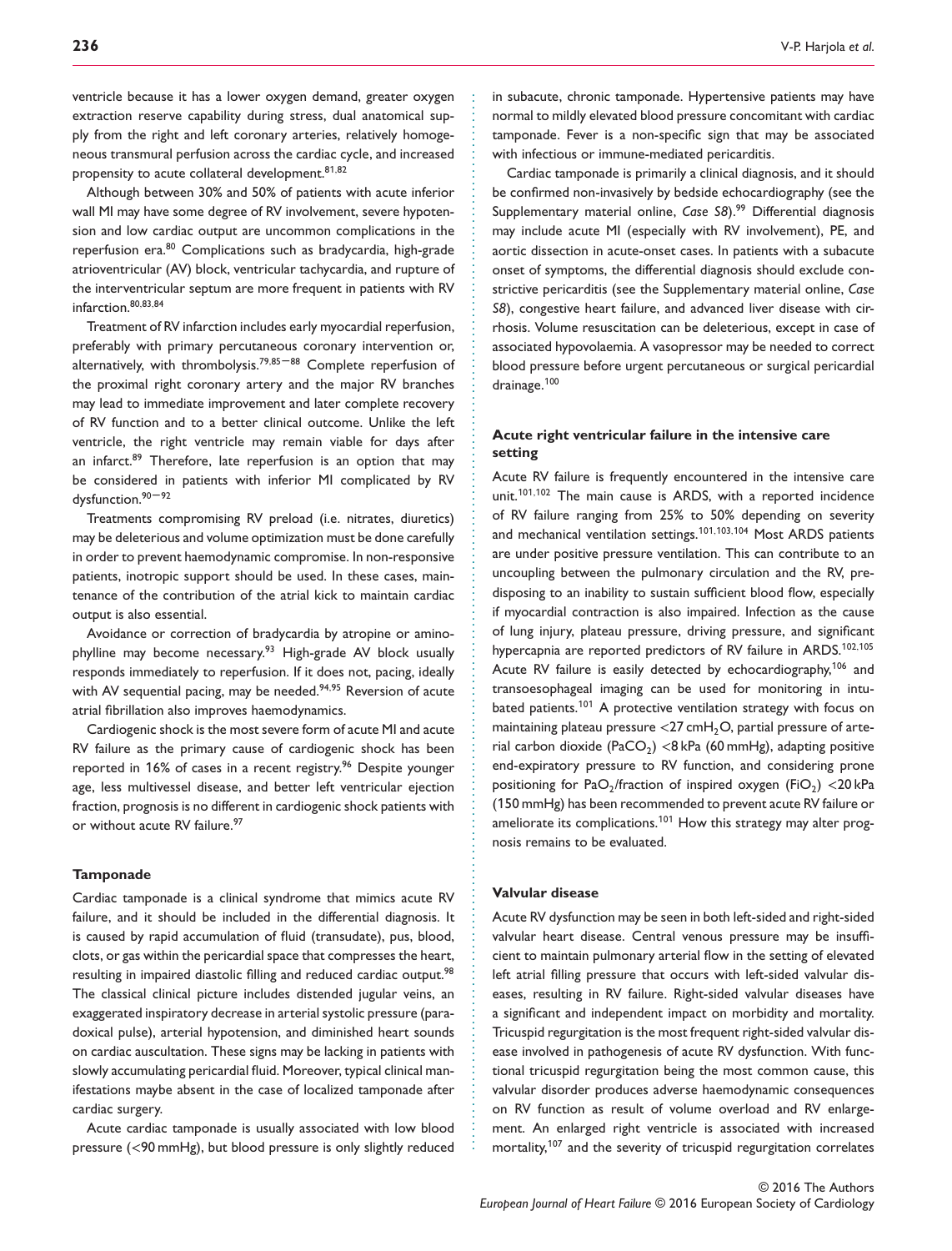with worse survival.<sup>108</sup> Furthermore, moderate or greater tricuspid regurgitation is associated with a worse prognosis, even in the absence of ventricular dysfunction or pulmonary hypertension.<sup>108</sup>

Right-sided infective endocarditis accounts for 5–10% of all cases of infective endocarditis.<sup>1</sup>09*,*11<sup>0</sup> It is the most prevalent in intravenous drug abusers. Right-sided endocarditis may occur on native valves, prosthetic valves, congenital heart defects, and on implanted devices.<sup>111</sup> Acute RV dysfunction may arise as a consequence of tricuspid valve destruction and severe tricuspid regurgitation with RV volume overload and dilatation. Surgery is recommended for patients with right heart failure, severe tricuspid regurgitation and a poor response to diuretics, difficult to eradicate infective endocarditis, large vegetations, and recurrent emboli.<sup>112</sup>

#### **Surgery**

In non-cardiac surgery, perioperative RV failure is most often, although not exclusively, secondary to acute pulmonary hypertension (increased afterload). In cardiac surgery, RV failure is also frequently caused by volume overload, myocardial ischaemia, pre-existing RV dysfunction, or arrhythmias.<sup>1</sup>6*,*11<sup>3</sup> Right ventricular failure in the setting of adult congenital heart disease can be observed in either cardiac or non-cardiac surgery.

Cardiac surgery should be planned anticipating RV failure, and RV function management should focus on prevention. Delayed coronary artery bypass graft surgery may be considered for stable patients with predominant RV involvement because poor RV function worsens prognosis, but the integrity of blood supply to the RV should be restored in patients with RV dysfunction and concurrent ischaemia.<sup>11</sup>4*,*11<sup>5</sup> Patients at risk of acute postoperative RV failure such as those with previous pulmonary hypertension, RV dysfunction, severe left ventricular dysfunction, and those with planned long cardiopulmonary bypass periods, should be managed by specialized multidisciplinary teams ensuring optimized continued medical and surgical care.

Right ventricular function can be jeopardized by several intraoperative factors, such as suboptimal myocardial protection, myocardial stunning after long durations on cardiopulmonary bypass, air or thromboembolism to the right coronary artery, and mechanical occlusion or kinking of the right coronary button or bypass graft. Combined anterograde and retrograde cardioplegia provide superior RV myocardial protection.<sup>116</sup> Avoiding cardiopulmonary bypass may theoretically improve RV myocardial protection, although no differences were observed in long-term follow-up.<sup>11</sup><sup>7</sup> Liberal transfusion strategies should be avoided to prevent increased RV load and negative outcomes.<sup>11</sup><sup>8</sup> Maintenance of right atrial contraction and AV synchrony was experimentally shown to be crucial preventing deterioration in RV failure.<sup>119</sup> Although LVAD ultimately improves RV function, transient disturbances in loading and geometry lead to RV failure that may compromise late outcomes. In addition to demographic and clinical parameters (female sex, low body surface area, renal dysfunction), preoperative echocardiographic findings (two-dimensional RV global longitudinal strain *<*9.6%; three-dimensional RV ejection fraction *<*20%) have been proposed to assess the risk of RV failure and the potential benefit of planned use of biventricular assist devices, but accurate prediction remains challenging.<sup>120-122</sup>

Occasionally, patients may not tolerate sternal closure after cardiac surgery; delayed sternal closure for 24 h or more may reduce oedema and extrinsic RV compression.<sup>123</sup>

# **Conclusions**

Acute RV failure is a complex clinical scenario and its appropriate management requires an understanding of RV anatomy and mechanics, rapid identification and treatment of underlying causes, and knowledge of supportive treatment measures. Many uncertainties remain, and there is a need for randomized trials to investigate the efficacy and safety of pharmacological and mechanical interventions for the treatment of acute RV failure.

# **Supplementary Information**

Additional Supporting Information may be found in the online version of this article: Appendix S1. Examples of ECG and echocardiography findings in clinical cases. Supplementary ECGs for cases 1–5 and 7. Case S1. Chronic pulmonary hypertension. Case S2. Chronic pulmonary thromboembolic disease. Case S3. Volume overload of right chambers in a case of ASD. Case S4. Acute pulmonary embolism. Case S5. Acute pulmonary embolism in patient after ASD repair. Case S6. Ischaemic cardiomyopathy, old RV MI. Case S7. First 72 h of acute RV MI with cardiogenic shock. Case S8. Cardiac tamponade.

### **Acknowledgements**

The authors acknowledge the Heart Failure Association of the European Society of Cardiology for organizing the meeting during which this topic was discussed. The work of S.K. was supported by the German Federal Ministry of Education and Research (BMBF 01EO1003). The author is responsible for the contents of this publication. The work of J.C. was supported by the grant MIP-049/2015 from the Research Council of Lithuania. The authors acknowledge Wendy Gattis Stough (Campbell University College of Pharmacy and Health Sciences), supported by the Heart Failure Association of the European Society of Cardiology for contributions to content development, writing, and editing the manuscript.

#### **Funding**

............................................................... ................................................................ .........................................

No funding was received for this paper.

**Conflict of interest:** V-P.H. has received speaker fees and has research contracts with Novartis, Orion Pharma, and Servier. A.M. has received personal fees from Novartis, Orion, Roche, Servier, ZS Pharma, Cardiorentis (Steering Committee), Adrenomed (Steering Committee), a research grant from Adrenomed, MyCartis (Steering Committee), and Critical Diagnostics. J.C. has received speaker and investigator fees from Servier, Amgen Inc., Bayer, and Berlin-Chemie AG. H.B. has received personal fees from Novartis, BMS-Pfizer, Servier, AstraZeneca, Eli Lilly, Daichii-Sankyo, Menarini,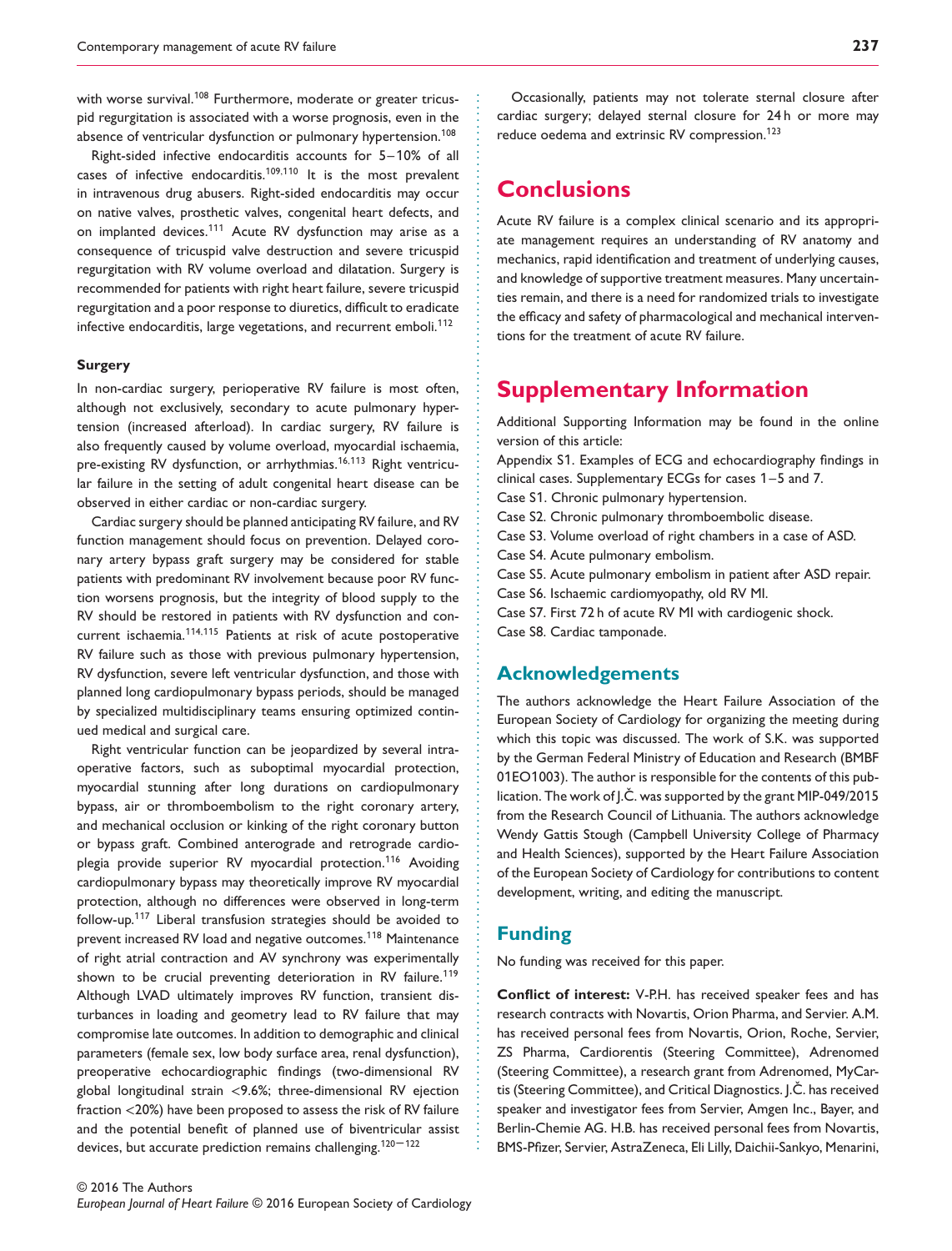Bayer, and Sanofi, Ferrer, and a research grant from AstraZeneca. O.C. is a steering committee member for Novartis clinical trial. V.F. has received institutional research grants from HeartWare and Berlin Heart, speaker fees to institution from Edwards and St Jude, and is a principal investigator of Respond Trial (Boston Scientific). C.M. has received research grants and personal fees from several diagnostic and therapeutic companies. S.G. has received personal fees from Actelion, Bayer, Gilead, GSK, Novartis, and Pfizer. A.V.N. has received personal fees from GlaxoSmithKline and speaker fees from Actelion. J.P. has received honoraria from Orion Pharma, Novartis, and Servier. A.R. has received personal fees from Roche Diagnostics (advisory board), Merck Serono (advisory board), Astra Zeneca, Servier, Krka, Berlin Chemie-Menarini, Boehringer Ingelheim (advisory board), Genzyme, Sanofi Aventis, Hemofarm AD, and Pfizer and a research grant from Ministry of Science of the Republic of Serbia. A.R. has received personal fees from Novartis, AOP Pharma AG, and Baxter (honoraria for lectures and expert meetings). M.B.Y. has received investigator fees from Cardiorentis, Novartis, Amgen, and Bayer. S.K has received has received speaker fees and advisory board honoraria by Bayer HealthCare, Boehringer Ingelheim, Pfizer – Bristol-Myers Squibb, and Daiichi Sankyo.

D.B. A.L-M., J.L., J.M.,W.M., R.N., J.R., G.R., P.S., B.S., A.V-B., G.F. and F.R. have nothing to disclose.

#### **References**

1. Haddad F, Doyle R, Murphy DJ, Hunt SA. Right ventricular function in cardiovascular disease, part II: pathophysiology, clinical importance, and management of right ventricular failure. *Circulation* 2008;**117**:1717–1731.

............................................................................................................................... .........................................................................................

- 2. Vonk-Noordegraaf A, Haddad F, Chin KM, Forfia PR, Kawut SM, Lumens J, Naeije R, Newman J, Oudiz RJ, Provencher S, Torbicki A, Voelkel NF, Hassoun PM. Right heart adaptation to pulmonary arterial hypertension: physiology and pathobiology. *J Am Coll Cardiol* 2013;**62**:D22–D33.
- 3. Moran AE, Forouzanfar MH, Roth GA, Mensah GA, Ezzati M, Flaxman A, Murray CJ, Naghavi M. The global burden of ischemic heart disease in 1990 and 2010: the Global Burden of Disease 2010 study. *Circulation* 2014;**129**:1493–1501.
- 4. Belohlavek J, Dytrych V, Linhart A. Pulmonary embolism, part I: Epidemiology, risk factors and risk stratification, pathophysiology, clinical presentation, diagnosis and nonthrombotic pulmonary embolism. *Exp Clin Cardiol* 2013;**18**:129–138.
- 5. Kinch JW, Ryan TJ. Right ventricular infarction. *N Engl J Med* 1994;**330**:1211–1217.
- 6. Chioncel O, Vinereanu D, Datcu M, Ionescu D, Capalneanu R, Brukner I, Dorobantu M, Ambrosy A, Macarie C, Gheorghiade M. The Romanian Acute Heart Failure Syndromes (RO-AHFS) registry. *Am Heart J* 2011;**162**:142–153.
- 7. Logeart D, Isnard R, Resche-Rigon M, Seronde M, de Groote P, Jondeau G, Galinier M, Mulak G, Donal E, Delahaye F, Juilliere Y, Damy T, Jourdain P, Bauer F, Eicher J, Neuder Y, Trochu J. Current aspects of the spectrum of acute heart failure syndromes in a real-life setting: the OFICA study. *Eur J Heart Fail* 2013;**15**:465–476.
- 8. Maggioni AP, Dahlstrom U, Filippatos G, Chioncel O, Leiro MC, Drozdz J, Fruhwald F, Gullestad L, Logeart D, Metra M, Parissis J, Persson H, Ponikowski P, Rauchhaus M, Voors A, Nielsen OW, Zannad F, Tavazzi L. EURObservational Research Programme: the Heart Failure Pilot Survey (ESC-HF Pilot). *Eur J Heart Fail* 2010;**12**:1076–1084.
- 9. Nieminen MS, Brutsaert D, Dickstein K, Drexler H, Follath F, Harjola VP, Hochadel M, Komajda M, Lassus J, Lopez-Sendon JL, Ponikowski P, Tavazzi L. EuroHeart Failure Survey II (EHFS II): a survey on hospitalized acute heart failure patients: description of population. *Eur Heart J* 2006;**27**:2725–2736.
- 10. Spinar J, Parenica J, Vitovec J, Widimsky P, Linhart A, Fedorco M, Malek F, Cihalik C, Spinarova L, Miklik R, Felsoci M, Bambuch M, Dusek L, Jarkovsky J. Baseline characteristics and hospital mortality in the Acute Heart Failure Database (AHEAD) Main registry. *Crit Care* 2011;**15**:R291.
- 11. Voelkel NF, Quaife RA, Leinwand LA, Barst RJ, McGoon MD, Meldrum DR, Dupuis J, Long CS, Rubin LJ, Smart FW, Suzuki YJ, Gladwin M, Denholm EM, Gail DB. Right ventricular function and failure: report of a National Heart, Lung,

and Blood Institute working group on cellular and molecular mechanisms of right heart failure. *Circulation* 2006;**114**:1883–1891.

- 12. Haddad F, Hunt SA, Rosenthal DN, Murphy DJ. Right ventricular function in cardiovascular disease, part I: anatomy, physiology, aging, and functional assessment of the right ventricle. *Circulation* 2008;**117**:1436–1448.
- 13. Naeije R, Brimioulle S, Dewachter L. Biomechanics of the right ventricle in health and disease (2013 Grover Conference series). *Pulm Circ* 2014;**4**: 395–406.
- 14. Voelkel NF, Gomez-Arroyo J, Abbate A, Bogaard HJ. Mechanisms of right heart failure—a work in progress and a plea for failure prevention. *Pulm Circ* 2013;**3**:137–143.
- 15. Berlin DA, Bakker J. Understanding venous return. *Intensive Care Med* 2014;**40**:1564–1566.
- 16. Haddad F, Couture P, Tousignant C, Denault AY. The right ventricle in cardiac surgery, a perioperative perspective: I. Anatomy, physiology, and assessment. *Anesth Analg* 2009;**108**:407–421.
- 17. Markel TA, Wairiuko GM, Lahm T, Crisostomo PR, Wang M, Herring CM, Meldrum DR. The right heart and its distinct mechanisms of development, function, and failure. *J Surg Res* 2008;**146**:304–313.
- 18. Walker LA, Buttrick PM. The right ventricle: biologic insights and response to disease: updated. *Curr Cardiol Rev* 2013;**9**:73–81.
- 19. Damman K, van Deursen VM, Navis G, Voors AA, van Veldhuisen DJ, Hillege HL. Increased central venous pressure is associated with impaired renal function and mortality in a broad spectrum of patients with cardiovascular disease. *J Am Coll Cardiol* 2009;**53**:582–588.
- 20. Mullens W, Abrahams Z, Francis GS, Sokos G, Taylor DO, Starling RC, Young JB, Tang WH. Importance of venous congestion for worsening of renal function in advanced decompensated heart failure. *J Am Coll Cardiol* 2009;**53**: 589–596.
- 21. Damman K, Navis G, Smilde TD, Voors AA, van der Bij W, van Veldhuisen DJ, Hillege HL. Decreased cardiac output, venous congestion and the association with renal impairment in patients with cardiac dysfunction. *Eur J Heart Fail* 2007;**9**:872–878.
- 22. Sztrymf B, Souza R, Bertoletti L, Jais X, Sitbon O, Price LC, Simonneau G, Humbert M. Prognostic factors of acute heart failure in patients with pulmonary arterial hypertension. *Eur Respir J* 2010;**35**:1286–1293.
- 23. Abe S, Yoshihisa A, Takiguchi M, Shimizu T, Nakamura Y, Yamauchi H, Iwaya S, Owada T, Miyata M, Sato T, Suzuki S, Oikawa M, Kobayashi A, Yamaki T, Sugimoto K, Kunii H, Nakazato K, Suzuki H, Saitoh S, Takeishi Y. Liver dysfunction assessed by model for end-stage liver disease excluding INR (MELD-XI) scoring system predicts adverse prognosis in heart failure. *PLoS One* 2014;**9**:e100618.
- 24. Lau GT, Tan HC, Kritharides L. Type of liver dysfunction in heart failure and its relation to the severity of tricuspid regurgitation. *Am J Cardiol* 2002;**90**:1405–1409.
- 25. Megalla S, Holtzman D, Aronow WS, Nazari R, Korenfeld S, Schwarcz A, Goldberg Y, Spevack DM. Predictors of cardiac hepatopathy in patients with right heart failure. *Med Sci Monit* 2011;**17**:CR537–CR541.
- 26. van Deursen VM, Damman K, Hillege HL, van Beek AP, van Veldhuisen DJ, Voors AA. Abnormal liver function in relation to hemodynamic profile in heart failure patients. *J Card Fail* 2010;**16**:84–90.
- 27. Haddad F, Peterson T, Fuh E, Kudelko KT, de JP, V, Skhiri M, Vagelos R, Schnittger I, Denault AY, Rosenthal DN, Doyle RL, Zamanian RT. Characteristics and outcome after hospitalization for acute right heart failure in patients with pulmonary arterial hypertension. *Circ Heart Fail* 2011;**4**:692–699.
- 28. Verbrugge FH, Dupont M, Steels P, Grieten L, Malbrain M, Tang WH, Mullens W. Abdominal contributions to cardiorenal dysfunction in congestive heart failure. *J Am Coll Cardiol* 2013;**62**:485–495.
- 29. Mebazaa A, Yilmaz MB, Levy P, Ponikowski P, Peacock WF, Laribi S, Ristic AD, Lambrinou E, Masip J, Riley JP, McDonagh T, Mueller C, deFilippi C, Harjola VP, Thiele H, Piepoli MF, Metra M, Maggioni A, McMurray J, Dickstein K, Damman K, Seferovic PM, Ruschitzka F, Leite-Moreira AF, Bellou A, Anker SD, Filippatos G. Recommendations on pre-hospital & early hospital management of acute heart failure: a consensus paper from the Heart Failure Association of the European Society of Cardiology, the European Society of Emergency Medicine and the Society of Academic Emergency Medicine. *Eur J Heart Fail* 2015;**17**:544–558.
- 30. McMurray II, Adamopoulos S, Anker SD, Auricchio A, Bohm M, Dickstein K, Falk V, Filippatos G, Fonseca C, Gomez-Sanchez MA, Jaarsma T, Kober L, Lip GY, Maggioni AP, Parkhomenko A, Pieske BM, Popescu BA, Ronnevik PK, Rutten FH, Schwitter J, Seferovic P, Stepinska J, Trindade PT, Voors AA, Zannad F, Zeiher A, Bax JJ, Baumgartner H, Ceconi C, Dean V, Deaton C, Fagard R, Funck-Brentano C, Hasdai D, Hoes A, Kirchhof P, Knuuti J, Kolh P, McDonagh T, Moulin C, Popescu BA, Reiner Z, Sechtem U, Sirnes PA, Tendera M, Torbicki A, Vahanian A, Windecker S, McDonagh T, Sechtem U, Bonet LA, Avraamides P, Ben Lamin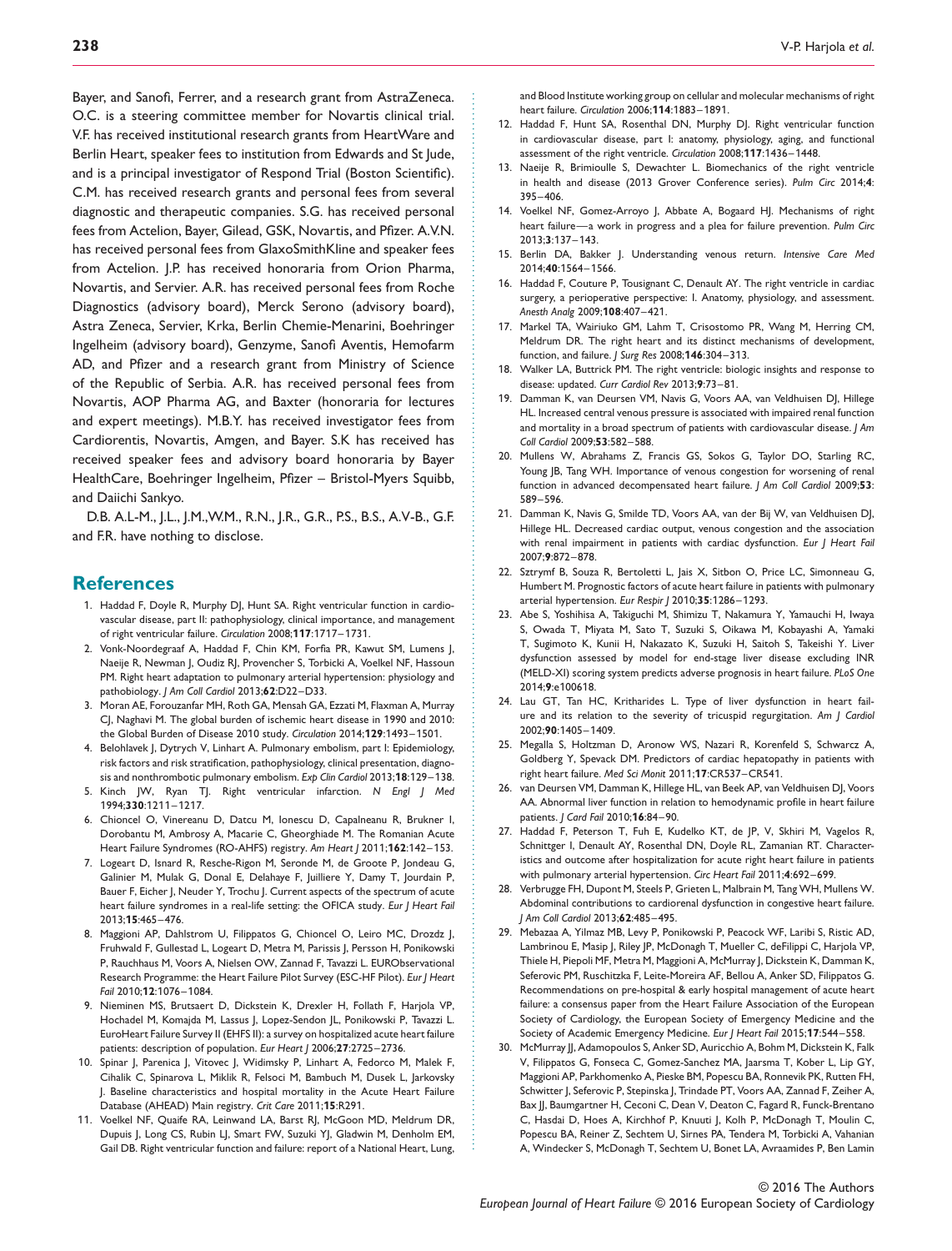HA, Brignole M, Coca A, Cowburn P, Dargie H, Elliott P, Flachskampf FA, Guida GF, Hardman S, Iung B, Merkely B, Mueller C, Nanas JN, Nielsen OW, Orn S, Parissis JT, Ponikowski P. ESC guidelines for the diagnosis and treatment of acute and chronic heart failure 2012: The Task Force for the Diagnosis and Treatment of Acute and Chronic Heart Failure 2012 of the European Society of Cardiology. Developed in collaboration with the Heart Failure Association (HFA) of the ESC. *Eur J Heart Fail* 2012;**14**:803–869.

- 31. Maisel A, Mueller C, Adams K Jr, Anker SD, Aspromonte N, Cleland JG, Cohen-Solal A, Dahlstrom U, DeMaria A, Di SS, Filippatos GS, Fonarow GC, Jourdain P, Komajda M, Liu PP, McDonagh T, McDonald K, Mebazaa A, Nieminen MS, Peacock WF, Tubaro M, Valle R, Vanderhyden M, Yancy CW, Zannad F, Braunwald E. State of the art: using natriuretic peptide levels in clinical practice. *Eur J Heart Fail* 2008;**10**:824–839.
- 32. Januzzi JL Jr, Filippatos G, Nieminen M, Gheorghiade M. Troponin elevation in patients with heart failure: on behalf of the third Universal Definition of Myocardial Infarction Global Task Force: Heart Failure Section. *Eur Heart J* 2012;**33**:2265–2271.
- 33. Lankeit M, Jimenez D, Kostrubiec M, Dellas C, Hasenfuss G, Pruszczyk P, Konstantinides S. Predictive value of the high-sensitivity troponin T assay and the simplified Pulmonary Embolism Severity Index in hemodynamically stable patients with acute pulmonary embolism: a prospective validation study. *Circulation* 2011;**124**:2716–2724.
- 34. Lankeit M, Friesen D, Aschoff J, Dellas C, Hasenfuss G, Katus H, Konstantinides S, Giannitsis E. Highly sensitive troponin T assay in normotensive patients with acute pulmonary embolism. *Eur Heart J* 2010;**31**:1836–1844.
- 35. Kurzyna M, Zylkowska J, Fijalkowska A, Florczyk M, Wieteska M, Kacprzak A, Burakowski J, Szturmowicz M, Wawrzynska L, Torbicki A. Characteristics and prognosis of patients with decompensated right ventricular failure during the course of pulmonary hypertension. *Kardiol Pol* 2008;**66**:1033–1039.
- 36. Puls M, Dellas C, Lankeit M, Olschewski M, Binder L, Geibel A, Reiner C, Schafer K, Hasenfuss G, Konstantinides S. Heart-type fatty acid-binding protein permits early risk stratification of pulmonary embolism. *Eur Heart J* 2007;**28**:224–229.
- 37. Naito A, Tanabe N, Jujo T, Shigeta A, Sugiura T, Sakao S, Ishida K, Tatsumi K. Pentraxin3 in chronic thromboembolic pulmonary hypertension: a new biomarker for screening from remitted pulmonary thromboembolism. *PLoS One* 2014;**9**:e113086.
- 38. Breidthardt T, Vanpoucke G, Potocki M, Mosimann T, Ziller R, Thomas G, Laroy W, Moerman P, Socrates T, Drexler B, Mebazaa A, Kas K, Mueller C. The novel marker LTBP2 predicts all-cause and pulmonary death in patients with acute dyspnoea. *Clin Sci (Lond)* 2012;**123**:557–566.

............................................................................................................................... .........................................................................................

- 39. Lankeit M, Kempf T, Dellas C, Cuny M, Tapken H, Peter T, Olschewski M, Konstantinides S, Wollert KC. Growth differentiation factor-15 for prognostic assessment of patients with acute pulmonary embolism. *Am J Respir Crit Care Med* 2008;**177**:1018–1025.
- 40. Mayo PH, Beaulieu Y, Doelken P, Feller-Kopman D, Harrod C, Kaplan A, Oropello J, Vieillard-Baron A, Axler O, Lichtenstein D, Maury E, Slama M, Vignon P. American College of Chest Physicians/La Societe de Reanimation de Langue Francaise statement on competence in critical care ultrasonography. *Chest* 2009;**135**:1050–1060.
- 41. Lancellotti P, Price S, Edvardsen T, Cosyns B, Neskovic AN, Dulgheru R, Flachskampf FA, Hassager C, Pasquet A, Gargani L, Galderisi M, Cardim N, Haugaa KH, Ancion A, Zamorano JL, Donal E, Bueno H, Habib G. The use of echocardiography in acute cardiovascular care: recommendations of the European Association of Cardiovascular Imaging and the Acute Cardiovascular Care Association. *Eur Heart J Acute Cardiovasc Care* 2015;**16**:119–146.
- 42. Rudski LG, Lai WW, Afilalo J, Hua L, Handschumacher MD, Chandrasekaran K, Solomon SD, Louie EK, Schiller NB. Guidelines for the echocardiographic assessment of the right heart in adults: a report from the American Society of Echocardiography endorsed by the European Association of Echocardiography, a registered branch of the European Society of Cardiology, and the Canadian Society of Echocardiography. *J Am Soc Echocardiogr* 2010;**23**:685–713.
- 43. Jurcut R, Giusca S, La GA, Vasile S, Ginghina C, Voigt JU. The echocardiographic assessment of the right ventricle: what to do in 2010? *Eur J Echocardiogr* 2010;**11**:81–96.
- 44. Lang RM, Badano LP, Mor-Avi V, Afilalo J, Armstrong A, Ernande L, Flachskampf FA, Foster E, Goldstein SA, Kuznetsova T, Lancellotti P, Muraru D, Picard MH, Rietzschel ER, Rudski L, Spencer KT, Tsang W, Voigt JU. Recommendations for cardiac chamber quantification by echocardiography in adults: an update from the American Society of Echocardiography and the European Association of Cardiovascular Imaging. *J Am Soc Echocardiogr* 2015;**28**:1–39.
- 45. Aiken LH, Sloane DM, Bruyneel L, Van den Heede K, Griffiths P, Busse R, Diomidous M, Kinnunen J, Kozka M, Lesaffre E, McHugh MD, Moreno-Casbas MT, Rafferty AM, Schwendimann R, Scott PA, Tishelman C, van AT, Sermeus W. Nurse staffing and education and hospital mortality in nine European countries: a retrospective observational study. *Lancet* 2014;**383**:1824–1830.

#### © 2016 The Authors

- 46. Kelly DM, Kutney-Lee A, McHugh MD, Sloane DM, Aiken LH. Impact of critical care nursing on 30-day mortality of mechanically ventilated older adults. *Crit Care Med* 2014;**42**:1089–1095.
- 47. West E, Barron DN, Harrison D, Rafferty AM, Rowan K, Sanderson C. Nurse staffing, medical staffing and mortality in intensive care: an observational study. *Int J Nurs Stud* 2014;**51**:781–794.
- 48. Green EM, Givertz MM. Management of acute right ventricular failure in the intensive care unit. *Curr Heart Fail Rep* 2012;**9**:228–235.
- 49. Ghignone M, Girling L, Prewitt RM. Volume expansion versus norepinephrine in treatment of a low cardiac output complicating an acute increase in right ventricular afterload in dogs. *Anesthesiology* 1984;**60**:132–135.
- 50. Morelli A, Teboul JL, Maggiore SM, Vieillard-Baron A, Rocco M, Conti G, De GA, Picchini U, Orecchioni A, Carbone I, Tritapepe L, Pietropaoli P, Westphal M. Effects of levosimendan on right ventricular afterload in patients with acute respiratory distress syndrome: a pilot study. *Crit Care Med* 2006;**34**:2287–2293.
- 51. Werdan K, Gielen S, Ebelt H, Hochman JS. Mechanical circulatory support in cardiogenic shock. *Eur Heart J* 2014;**35**:156–167.
- 52. Chen JM, Levin HR, Rose EA, Addonizio LJ, Landry DW, Sistino JJ, Michler RE, Oz MC. Experience with right ventricular assist devices for perioperative right-sided circulatory failure. *Ann Thorac Surg* 1996;**61**:305–310.
- 53. Atiemo AD, Conte JV, Heldman AW. Resuscitation and recovery from acute right ventricular failure using a percutaneous right ventricular assist device. *Catheter Cardiovasc Interv* 2006;**68**:78–82.
- 54. Griffith KE, Jenkins E, Stulak J, Paugh T, Pagani FD. Long-term use of the CentriMag(R) Ventricular Assist System as a right ventricular assist device: a case report. *Perfusion* 2012;**27**:65–70.
- 55. Krabatsch T, Potapov E, Stepanenko A, Schweiger M, Kukucka M, Huebler M, Hennig E, Hetzer R. Biventricular circulatory support with two miniaturized implantable assist devices. *Circulation* 2011;**124**:S179–S186.
- 56. Kapur NK, Paruchuri V, Jagannathan A, Steinberg D, Chakrabarti AK, Pinto D, Aghili N, Najjar S, Finley J, Orr NM, Tempelhof M, Mudd JO, Kiernan MS, Pham DT, DeNofrio D. Mechanical circulatory support for right ventricular failure. *JACC Heart Fail* 2013;**1**:127–134.
- 57. Cheung AW, White CW, Davis MK, Freed DH. Short-term mechanical circulatory support for recovery from acute right ventricular failure: clinical outcomes. *J Heart Lung Transplant* 2014;**33**:794–799.
- 58. Schürner A, Wilhelm MJ, Falk V, Ruschitzka F, Bettex D, Rudiger A. Recurrent clotting of a continuous-flow right ventricular assist device: repeated thrombolysis with two different protocols. *J Cardiothorac Vasc Anesth* 2015;**29**:1614–1617.
- 59. Deuse T, Schirmer J, Kubik M, Reichenspurner H. Isolated permanent right ventricular assistance using the HVAD continuous-flow pump. *Ann Thorac Surg* 2013;**95**:1434–1436.
- 60. Konstantinides SV, Torbicki A, Agnelli G, Danchin N, Fitzmaurice D, Galie N, Gibbs JS, Huisman MV, Humbert M, Kucher N, Lang I, Lankeit M, Lekakis J, Maack C, Mayer E, Meneveau N, Perrier A, Pruszczyk P, Rasmussen LH, Schindler TH, Svitil P, Vonk NA, Zamorano JL, Zompatori M. 2014 ESC guidelines on the diagnosis and management of acute pulmonary embolism. *Eur Heart J* 2014;**35**:3033–3069.
- 61. Meyer G, Vicaut E, Danays T, Agnelli G, Becattini C, Beyer-Westendorf J, Bluhmki E, Bouvaist H, Brenner B, Couturaud F, Dellas C, Empen K, Franca A, Galie N, Geibel A, Goldhaber SZ, Jimenez D, Kozak M, Kupatt C, Kucher N, Lang IM, Lankeit M, Meneveau N, Pacouret G, Palazzini M, Petris A, Pruszczyk P, Rugolotto M, Salvi A, Schellong S, Sebbane M, Sobkowicz B, Stefanovic BS, Thiele H, Torbicki A, Verschuren F, Konstantinides SV. Fibrinolysis for patients with intermediate-risk pulmonary embolism. *N Engl J Med* 2014;**370**:1402–1411.
- 62. Kucher N, Boekstegers P, Muller OJ, Kupatt C, Beyer-Westendorf J, Heitzer T, Tebbe U, Horstkotte J, Muller R, Blessing E, Greif M, Lange P, Hoffmann RT, Werth S, Barmeyer A, Hartel D, Grunwald H, Empen K, Baumgartner I. Randomized, controlled trial of ultrasound-assisted catheter-directed thrombolysis for acute intermediate-risk pulmonary embolism. *Circulation* 2014;**129**:479–486.
- 63. Ghio S, Klersy C, Magrini G, D'Armini AM, Scelsi L, Raineri C, Pasotti M, Serio A, Campana C, Vigano M. Prognostic relevance of the echocardiographic assessment of right ventricular function in patients with idiopathic pulmonary arterial hypertension. *Int J Cardiol* 2010;**140**:272–278.
- 64. Ayuela Azcarate JM, Clau TF, Ochagavia A, Vicho PR. [Role of echocardiography in the hemodynamic monitorization of critical patients]. *Med Intensiva* 2012;**36**:220–232.
- 65. Rajaram SS, Desai NK, Kalra A, Gajera M, Cavanaugh SK, Brampton W, Young D, Harvey S, Rowan K. Pulmonary artery catheters for adult patients in intensive care. *Cochrane Database Syst Rev* 2013;**2**:CD003408.
- 66. Gayat E, Mebazaa A. Pulmonary hypertension in critical care. *Curr Opin Crit Care* 2011;**17**:439–448.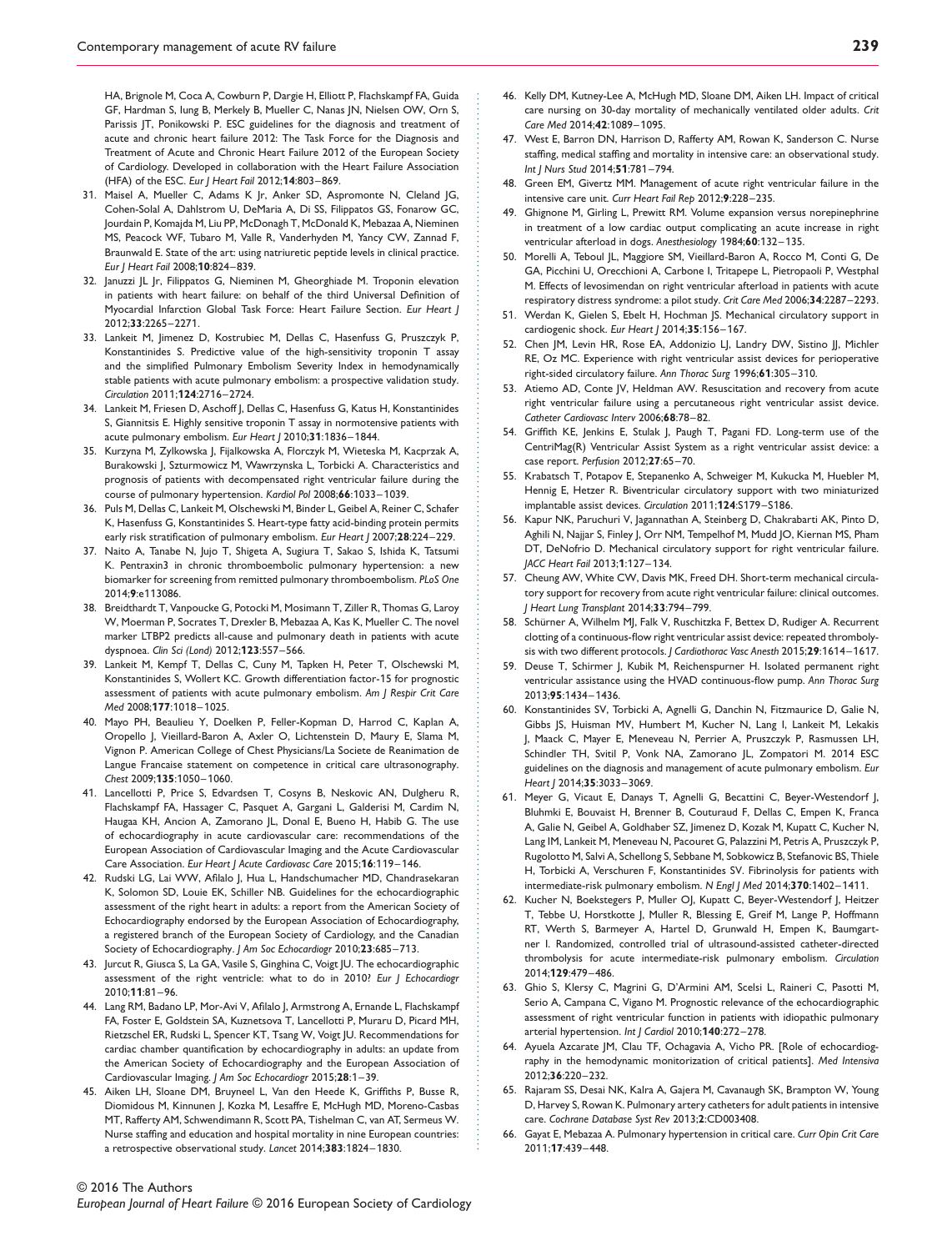- 67. Hoeper MM, Granton J. Intensive care unit management of patients with severe pulmonary hypertension and right heart failure. *Am J Respir Crit Care Med* 2011;**184**:1114–1124.
- 68. Ventetuolo CE, Klinger JR. Management of acute right ventricular failure in the intensive care unit. *Ann Am Thorac Soc* 2014;**11**:811–822.
- 69. Rajdev A, Garan H, Biviano A. Arrhythmias in pulmonary arterial hypertension. *Prog Cardiovasc Dis* 2012;**55**:180–186.
- 70. Galie N, Humbert M, Vachiery JL, Gibbs S, Lang I, Torbicki A, Simonneau G, Peacock A, Vonk Noordegraaf A, Beghetti M, Ghofrani A, Gomez Sanchez M, Hansmann G, Klepetko W, Lancellotti P, Matucci M, McDonagh T, Pierard LA, Trindade PT, Zompatori M, Hoeper M. 2015 ESC/ERS Guidelines for the diagnosis and treatment of pulmonary hypertension. *Eur Heart J* 2016;**37**:67–119.
- 71. Dalabih M, Rischard F, Mosier J. What's new: the management of acute right ventricular decompensation of chronic pulmonary hypertension. *Intensive Care Med* 2014;**40**:1930–1933.
- 72. Sztrymf B, Prat D, Jacobs FM, Brivet FG, O'Callaghan DS, Price LC, Jais X, Sitbon O, Simonneau G, Humbert M. Renal replacement therapy in patients with severe precapillary pulmonary hypertension with acute right heart failure. *Respiration* 2013;**85**:464–470.
- 73. McLaughlin VV, Shillington A, Rich S. Survival in primary pulmonary hypertension: the impact of epoprostenol therapy. *Circulation* 2002;**106**:1477–1482.
- 74. George I, Xydas S, Topkara VK, Ferdinando C, Barnwell EC, Gableman L, Sladen RN, Naka Y, Oz MC. Clinical indication for use and outcomes after inhaled nitric oxide therapy. *Ann Thorac Surg* 2006;**82**:2161–2169.
- 75. Hoeper MM, Granton J. Intensive care unit management of patients with severe pulmonary hypertension and right heart failure. *Am J Respir Crit Care Med* 2011;**184**:1114–1124.
- 76. Price LC, Wort SJ, Finney SJ, Marino PS, Brett SJ. Pulmonary vascular and right ventricular dysfunction in adult critical care: current and emerging options for management: a systematic literature review. *Crit Care* 2010;**14**:R169.
- 77. Sandoval J, Torbicki A. Atrial Septostomy. In Voelkel N, Schranz D, eds. *The Right Ventricle in Health and Disease*. New York: Humana Press, Springer; 2015; p.419–437.
- 78. Bowers TR, O'Neill WW, Pica M, Goldstein JA. Patterns of coronary compromise resulting in acute right ventricular ischemic dysfunction. *Circulation* 2002;**106**:1104–1109.
- 79. Zehender M, Kasper W, Kauder E, Schonthaler M, Geibel A, Olschewski M, Just H. Right ventricular infarction as an independent predictor of prognosis after acute inferior myocardial infarction. *N Engl J Med* 1993;**328**:981–988.

............................................................................................................................... .........................................................................................

- 80. Bueno H, Lopez-Palop R, Perez-David E, Garcia-Garcia J, Lopez-Sendon JL, Delcan JL. Combined effect of age and right ventricular involvement on acute inferior myocardial infarction prognosis. *Circulation* 1998;**98**:1714–1720.
- 81. Laster SB, Shelton TI, Barzilai B, Goldstein JA, Determinants of the recovery of right ventricular performance following experimental chronic right coronary artery occlusion. *Circulation* 1993;**88**:696–708.
- 82. Laster SB, Ohnishi Y, Saffitz JE, Goldstein JA. Effects of reperfusion on ischemic right ventricular dysfunction. Disparate mechanisms of benefit related to duration of ischemia. *Circulation* 1994;**90**:1398–1409.
- 83. Bueno H, Lopez-Palop R, Bermejo J, Lopez-Sendon JL, Delcan JL. In-hospital outcome of elderly patients with acute inferior myocardial infarction and right ventricular involvement. *Circulation* 1997;**96**:436–441.
- 84. Mehta SR, Eikelboom JW, Natarajan MK, Diaz R, Yi C, Gibbons RJ, Yusuf S. Impact of right ventricular involvement on mortality and morbidity in patients with inferior myocardial infarction. *J Am Coll Cardiol* 2001;**37**:37–43.
- 85. Bowers TR, O'Neill WW, Grines C, Pica MC, Safian RD, Goldstein JA. Effect of reperfusion on biventricular function and survival after right ventricular infarction. *N Engl J Med* 1998;**338**:933–940.
- 86. Kinn JW, Ajluni SC, Samyn JG, Bates ER, Grines CL, O'Neill W. Rapid hemodynamic improvement after reperfusion during right ventricular infarction. *J Am Coll Cardiol* 1995;**26**:1230–1234.
- 87. Giannitsis E, Potratz J, Wiegand U, Stierle U, Djonlagic H, Sheikhzadeh A. Impact of early accelerated dose tissue plasminogen activator on in-hospital patency of the infarcted vessel in patients with acute right ventricular infarction. *Heart* 1997;**77**:512–516.
- 88. Zehender M, Kasper W, Kauder E, Geibel A, Schonthaler M, Olschewski M, Just H. Eligibility for and benefit of thrombolytic therapy in inferior myocardial infarction: focus on the prognostic importance of right ventricular infarction. *J Am Coll Cardiol* 1994;**24**:362–369.
- 89. Dell'Italia LJ, Lembo NJ, Starling MR, Crawford MH, Simmons RS, Lasher JC, Blumhardt R, Lancaster J, O'Rourke RA. Hemodynamically important right ventricular infarction: follow-up evaluation of right ventricular systolic function at rest and during exercise with radionuclide ventriculography and respiratory gas exchange. *Circulation* 1987;**75**:996–1003.
- 90. Liang M, Chin J, Pasupati S. Complete heart block in late presentation of inferior STEMI successfully treated with percutaneous coronary intervention. *J Invasive Cardiol* 2011;**23**:E219–E221.
- 91. Moreyra AE, Horvitz L, Presant SB, Kostis JB. Resolution of complete heart block after right coronary artery angioplasty. *Am Heart J* 1988;**115**: 179–181.
- 92. Ramamurthy S, Anandaraja S, Matthew N. Percutaneous coronary intervention for persistent complete heart block complicating inferior myocardial infarction. *J Invasive Cardiol* 2007;**19**:E372–E374.
- 93. Wesley RC, Jr., Lerman BB, DiMarco JP, Berne RM, Belardinelli L. Mechanism of atropine-resistant atrioventricular block during inferior myocardial infarction: possible role of adenosine. *J Am Coll Cardiol* 1986;**8**:1232–1234.
- 94. Goldstein JA, Barzilai B, Rosamond TL, Eisenberg PR, Jaffe AS. Determinants of hemodynamic compromise with severe right ventricular infarction. *Circulation* 1990;**82**:359–368.
- 95. Topol EJ, Goldschlager N, Ports TA, Dicarlo LA, Jr, Schiller NB, Botvinick EH, Chatterjee K. Hemodynamic benefit of atrial pacing in right ventricular myocardial infarction. *Ann Intern Med* 1982;**96**:594–597.
- 96. Brodie BR, Stuckey TD, Hansen C, Bradshaw BH, Downey WE, Pulsipher MW. Comparison of late survival in patients with cardiogenic shock due to right ventricular infarction versus left ventricular pump failure following primary percutaneous coronary intervention for ST-elevation acute myocardial infarction. *Am J Cardiol* 2007;**99**:431–435.
- 97. Jacobs AK, Leopold JA, Bates E, Mendes LA, Sleeper LA, White H, Davidoff R, Boland J, Modur S, Forman R, Hochman JS. Cardiogenic shock caused by right ventricular infarction: a report from the SHOCK registry. *J Am Coll Cardiol* 2003;**41**:1273–1279.
- 98. Ristic AD, Imazio M, Adler Y, Anastasakis A, Badano LP, Brucato A, Caforio AL, Dubourg O, Elliott P, Gimeno J, Helio T, Klingel K, Linhart A, Maisch B, Mayosi B, Mogensen J, Pinto Y, Seggewiss H, Seferovic PM, Tavazzi L, Tomkowski W, Charron P. Triage strategy for urgent management of cardiac tamponade: a position statement of the European Society of Cardiology Working Group on Myocardial and Pericardial Diseases. *Eur Heart J* 2014;**35**:2279–2284.
- 99. Chandraratna PA, Mohar DS, Sidarous PF. Role of echocardiography in the treatment of cardiac tamponade. *Echocardiography* 2014;**31**:899–910.
- 100. Bodson L, Bouferrache K, Vieillard-Baron A. Cardiac tamponade. *Curr Opin Crit Care* 2011;**17**:416–424.
- 101. Vieillard-Baron A, Price LC, Matthay MA. Acute cor pulmonale in ARDS. *Intensive Care Med* 2013;**39**:1836–1838.
- 102. Boissier F, Katsahian S, Razazi K, Thille AW, Roche-Campo F, Leon R, Vivier E, Brochard L, Vieillard-Baron A, Brun-Buisson C, Mekontso DA. Prevalence and prognosis of cor pulmonale during protective ventilation for acute respiratory distress syndrome. *Intensive Care Med* 2013;**39**:1725–1733.
- 103. Jardin F, Vieillard-Baron A. Is there a safe plateau pressure in ARDS? The right heart only knows. *Intensive Care Med* 2007;**33**:444–447.
- 104. Vieillard-Baron A, Schmitt JM, Augarde R, Fellahi JL, Prin S, Page B, Beauchet A, Jardin F. Acute cor pulmonale in acute respiratory distress syndrome submitted to protective ventilation: incidence, clinical implications, and prognosis. *Crit Care Med* 2001;**29**:1551–1555.
- 105. Lheritier G, Legras A, Caille A, Lherm T, Mathonnet A, Frat JP, Courte A, Martin-Lefevre L, Gouello JP, Amiel JB, Garot D, Vignon P. Prevalence and prognostic value of acute cor pulmonale and patent foramen ovale in ventilated patients with early acute respiratory distress syndrome: a multicenter study. *Intensive Care Med* 2013;**39**:1734–1742.
- 106. Vieillard-Baron A, Prin S, Chergui K, Dubourg O, Jardin F. Echo-Doppler demonstration of acute cor pulmonale at the bedside in the medical intensive care unit. *Am J Respir Crit Care Med* 2002;**166**:1310–1319.
- 107. Lewis JF, Webber JD, Sutton LL, Chesoni S, Curry CL. Discordance in degree of right and left ventricular dilation in patients with dilated cardiomyopathy: recognition and clinical implications. *J Am Coll Cardiol* 1993;**21**:649–654.
- 108. Nath J, Foster E, Heidenreich PA. Impact of tricuspid regurgitation on long-term survival. *J Am Coll Cardiol* 2004;**43**:405–409.
- 109. Heydari AA, Safari H, Sarvghad MR. Isolated tricuspid valve endocarditis. *Int J Infect Dis* 2009;**13**:e109–e111.
- 110. Chan P, Ogilby JD, Segal B. Tricuspid valve endocarditis. *Am Heart J* 1989;**117**:1140–1146.
- 111. Habib G, Lancellotti P, Antunes MJ, Bongiorni MG, Casalta JP, Del ZF, Dulgheru R, El KG, Erba PA, Iung B, Miro JM, Mulder BJ, Plonska-Gosciniak E, Price S, Roos-Hesselink J, Snygg-Martin U, Thuny F, Tornos MP, Vilacosta I, Zamorano JL, Erol C, Nihoyannopoulos P, Aboyans V, Agewall S, Athanassopoulos G, Aytekin S, Benzer W, Bueno H, Broekhuizen L, Carerj S, Cosyns B, De BJ, De BM, Dimopoulos K, Donal E, Drexel H, Flachskampf FA, Hall R, Halvorsen S, Hoen B, Kirchhof P, Lainscak M, Leite-Moreira AF, Lip GY, Mestres CA, Piepoli MF, Punjabi PP, Rapezzi C, Rosenhek R, Siebens K, Tamargo J, Walker DM.